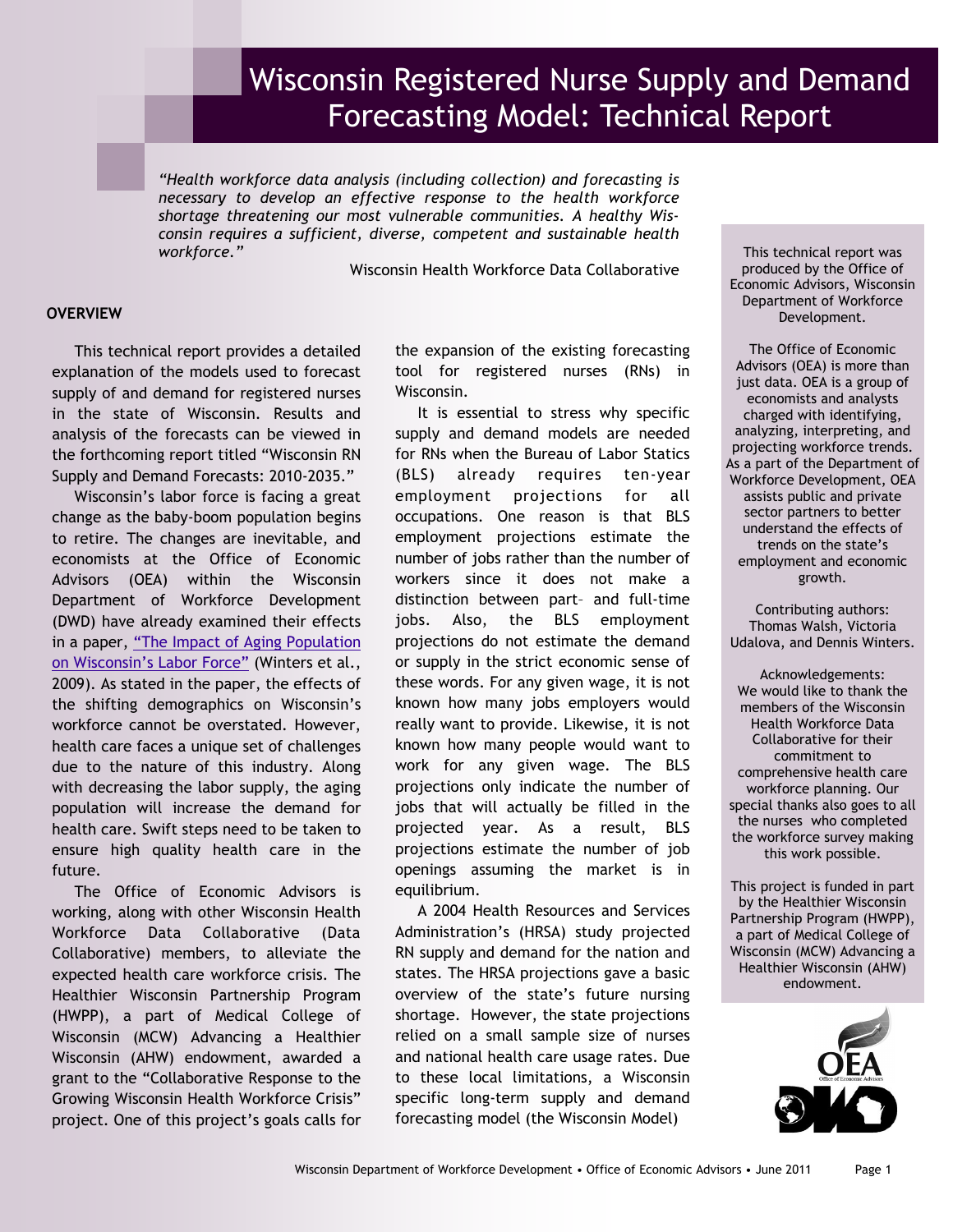was designed to more precisely quantify the supplydemand balance of nurses in the state.

Using the HRSA forecasting model as a guide, the Wisconsin Model was originally developed by DWD's health care policy analyst and OEA economists in 2007. However, the robustness of the supply and demand forecasts were limited by inadequate data. Since then, thanks to the mandatory 2010 RN License Renewal Survey (the RN Survey) data, the Wisconsin Model was expanded and improved to allow for enhanced supply and demand projections of RNs in Wisconsin through 2035.

Despite the fact that the HRSA model was used as a guide for the design of the Wisconsin Model, our model deviates from the HRSA model in several major ways.

First, the HRSA supply model is a "stock and flow" model. This design requires estimates of inflows to and outflows from the labor market to project RN supply. Other states, including Texas, Nebraska, North Dakota, California, and Florida, use this methodology to project RN supply. Similar methodology is used for other models including HRSA's Physician Supply Model. The "stock and flow" methodology provides accurate and reliable projections if all of the data elements are present and measured correctly.

By comparison, the supply side of the Wisconsin Model requires fewer data elements because it uses changing demographics and overall population growth to implicitly capture all the factors influencing supply. Another advantage of our approach is it is easily adaptable to other occupations. To project supply, the only required data elements are an occupation's labor force and population projections by age. On the demand side, the Wisconsin Model deviates from the HRSA model by using Wisconsin specific data, when available, to project the demand for RNs.

Another unique feature of the Wisconsin Model is that it allows users to generate forecasts based on their own assumptions about the future of the nursing workforce, as well as to estimate impacts of various policy interventions. This feature is captured through the scenario models. The base models provide forecasts under the assumption that the current market conditions remain constant over time, while the scenario models allow for changes to the model's underlying assumptions. Policymakers will be able to use this model as a tool when considering which steps to take to minimize the anticipated shortage of RNs.

Additionally, the two models differ in their equilibrium assumptions. HRSA made the assumption that the labor market for RNs was in equilibrium in

1996. The Wisconsin Model has a greater flexibility. Its base case assuming market equilibrium in 2010, but users can challenge this assumption. Flexibility is important because there is currently no data to definitively determine the RN equilibrium conditions in the state. Employer-based surveys asking about current unmet RN demand are needed to estimate the current gap between supply and demand. Equilibrium is a difficult concept to quantify even with available data from employer-based surveys. For example, there are many differing opinions on the appropriate staffing intensity to provide quality care for patients. The year 2010 was chosen as the base equilibrium condition based on the subject's literature and qualitative opinions of expert partners from the Data Collaborative. The ability to change the equilibrium conditions makes forecasting results less dependent on this assumption.

Finally, the Wisconsin Model improved the method of projecting nurse educators. The HRSA model projects educators based on demand for all other RNs in the current period. The Wisconsin Model projects demand for educators based on demand for RNs in a future period since it takes time to educate, train, and license a nurse.

Overall, the Wisconsin Model is unique in its versatility and ease of use. Changes to the supply base case can be made by altering the factors that influence supply. These factors are the number of new graduates, labor force participation, retirement, and net migration. Changes to the demand base case can be made by altering the overall RN demanded-topopulation ratio or the ratio for any of the employment settings. Changes to the demand ratio come from changes in health care usage or staffing intensity rates.

Our model allows users to generate their own forecasts by changing factors in any combination. This versatility is important, because a combination of policies will need to be considered to alleviate the anticipated health care workforce gap. The Wisconsin Model allows for quick and easy multivariate sensitivity analysis. For example, policymakers might consider taking steps to increase nursing educational capacity and invest in technology designed to improve the efficiency of nurses. The anticipated impact of such policies can easily be estimated through this tool.

The Wisconsin Model is a tool that allows policymakers and stakeholders to perform multiple cost-and-benefit scenarios to decide on the best course of action.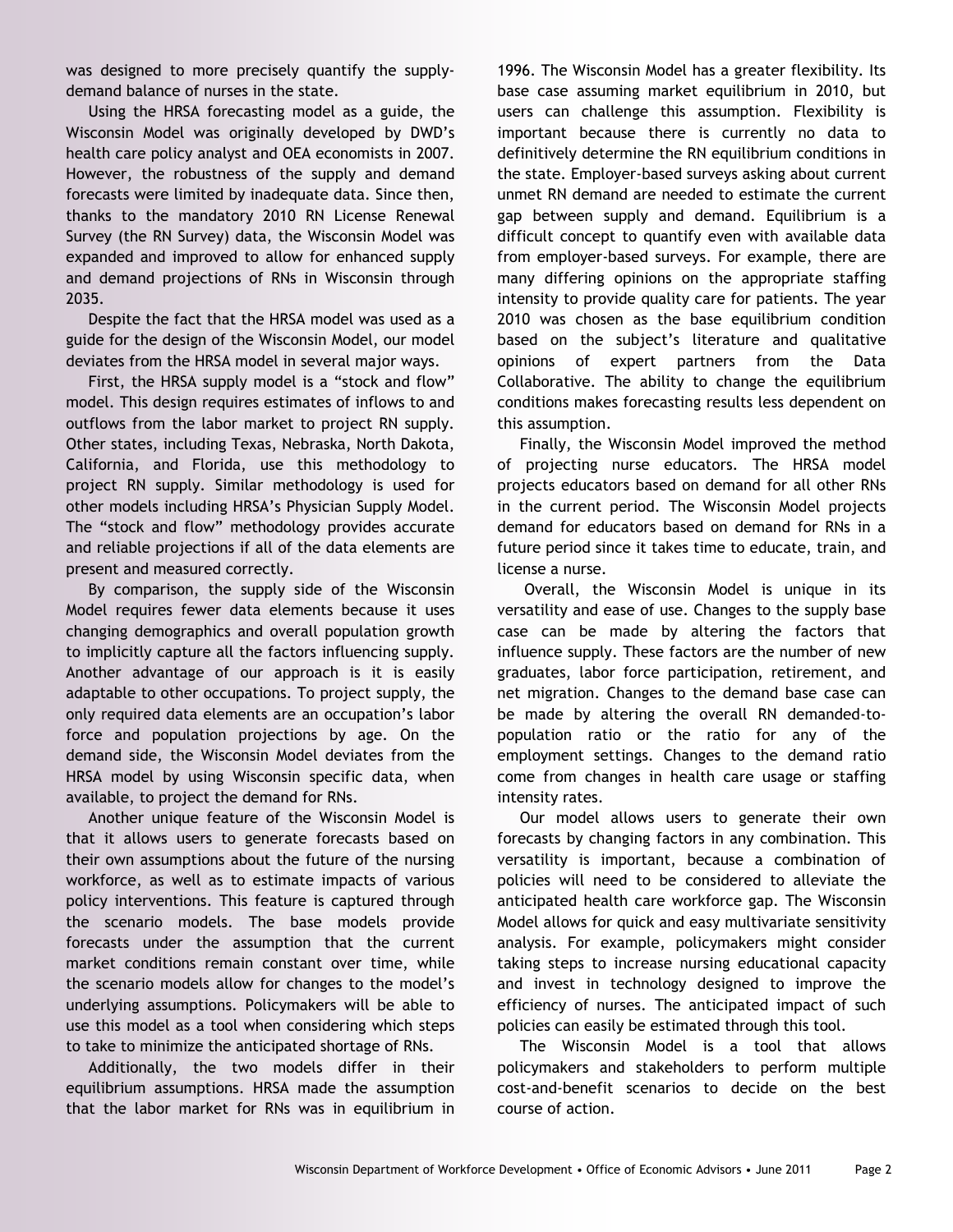# **RN Forecasting Models: The Wisconsin Model**

The Wisconsin supply and demand models rely on changing demographics and the overall population growth as the major driving forces. The supply and demand models both have base and scenario versions: Base Supply Model, Scenario Supply Model, Base Demand Model, and Scenario Demand Model. Additionally, each model has four sub-models:

- Broad Nursing Workforce, Head Count RNs
- Broad Nursing Workforce, FTE<sup>1</sup> RNs
- Direct Patient Care, Head Count RNs
- Direct Patient Care, FTE<sup>1</sup> RNs

<sup>1</sup> FTE = Full-Time Equivalent

 $\frac{1}{2}$  . The set of  $\frac{1}{2}$ 

The Base Supply Model uses a constant ratio of RNs to the total population in each age group to project the future supply of RNs. The Scenario Supply Model lets users change the ratios by changing the factors that influence supply. (See page 6.)

The Base Demand Model relies on constant nurse staffing intensity and health care usage by age and by employment setting to project the future demand for RNs. The Scenario Demand Model allows users to change either the overall base demand or the base demand in any of the employment settings. (See page 12.)

Both base models assume that the nursing labor market was in equilibrium in 2010. However, this assumption can be challenged in the scenario models.

## **I. SUPPLY MODEL**

#### **1. Supply Model: Base**

The primary driving forces for the base supply projections are changing demographics and the overall population growth. These forces implicitly capture all current RN inflows and outflows. The base supply projections are prepared based on the assumption that the 2010 RN-to-population ratios will remain constant going forward. This assumption is made since the historic data on the RN workforce is currently limited.

The RN-to-population ratios are calculated by comparing the number of nurses (head count or FTE) in an age group to the general population for that age group. The following thirteen age groups are used in the Wisconsin Model:

(20-24) (25-29) (30-34) (35-39) (40-44) (45-49) (50-54) (55-59) (60-64) (65-69) (70-74) (75-79) (80 & Above)

Wisconsin population estimates for the year 2009 were provided by the Wisconsin Department of Health Services (DHS), population projections by age for every projected period (2015, 2020, 2025, 2030, and 2035) come from the Wisconsin Department of Administration (DOA), and number of nurses (head count and FTE) in 2009 was estimated from the RN Survey.

For the purposes of this and other forecasting reports, we use the year 2010 as the base year for all models. While conducted in early 2010, the RN Survey contains data pertaining to nurses' current situation as well as their situation during the calendar year 2009. Additionally, we use July 1, 2009 point-in-time population estimates for the state of Wisconsin.

The following are the detailed explanations of the four sub-models available for the analysis of future supply of RNs in the state.

#### **i. Direct Patient Care Model (Head Count and FTE RNs)**

This sub-model projects the supply of direct patient care (DPC) RNs working in Wisconsin. The 2009 estimate of RNs providing direct patient care in Wisconsin comes from the RN Survey based on the following criterion:

Direct Patient Care RNs working in Wisconsin are defined as the respondents who stated that they provided direct patient care at either their primary place of work [these RNs answered "Yes" to Question 86: "At your primary place of work, do you provide direct patient care?"] or their secondary place of work [there RNs answered "Yes" to Question 104: "At your secondary place of work, do you provide direct patient care?‖]. (see Appendix 1 at the end of this report for a list of the relevant RN Survey questions). Please see the next section for the definition of "working in Wisconsin."

The definition for "Direct Patient Care" was available to all survey takers, and it explains this concept as "Care provided personally by you to a patient, and which may involve any aspects of the health care of that patient, including treatments, counseling, self-care, patient education, or administration of medication."

This model is broken down by age and gender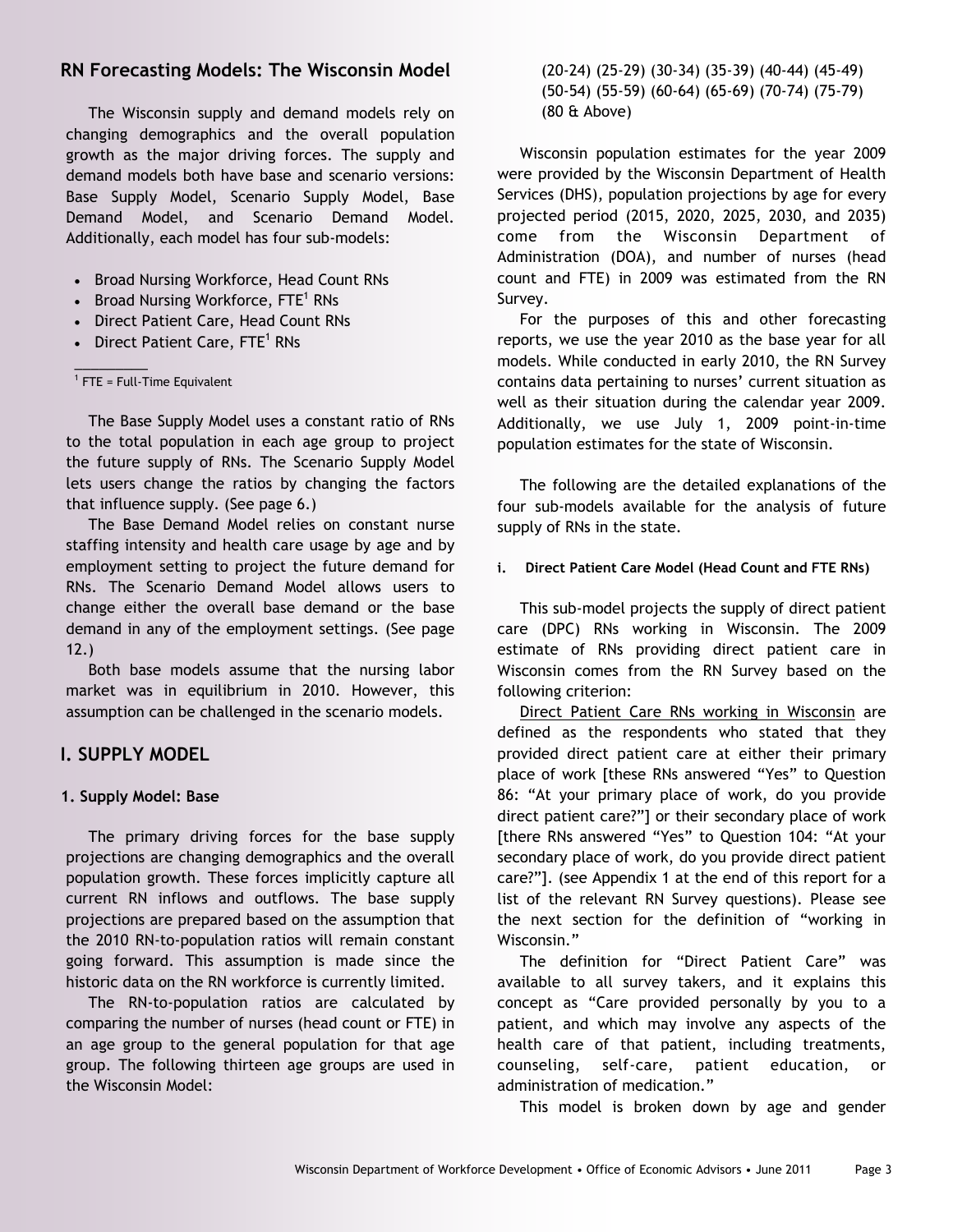groups to provide the following projections:

- Head Count of DPC RNs
- FTE DPC RNs
- **ii. Broad Nursing Workforce Model (Head Count and FTE RNs)**

This sub-model projects the supply of RNs who are part of the Wisconsin's broad nursing workforce (BNW). The 2009 estimate of the RNs in the Wisconsin's broad nursing workforce comes from the RN Survey based on the following criterion:

Broad Nursing Workforce RNs working in Wisconsin are defined as the respondents who either stated that they work as a registered nurse providing direct patient care [these RNs answered "Yes" to Question 59: "Are you currently working as a registered nurse providing direct patient care?‖], or who stated that at least one of their jobs require licensure as a registered nurse [these RNs answered "Yes" to Question 60: "Do any of your jobs require licensure as a registered nurse?‖], or who indicated that they were either "actively employed in health care, not nursing" or "unemployed, seeking work in nursing" [based on Question 61: "Please indicate your employment status:‖]. (see Appendix 1 at the end of this report for a list of the relevant RN Survey questions). For definition of "working in Wisconsin" please see the next section.

At first glance, the above definition may seem inconsistent with the definition of direct patient care described earlier, but it was chosen because Question 60 was not available by primary and secondary place of work separately. As a result, the decision was made to use Question 59 for direct patient care part of this definition as opposed to a combination of Questions 86 and 104 as used before. Future RN surveys may need to be adapted to account for this discrepancy.

This model is broken down by age and gender groups to provide the following projections:

- Head Count of BNW RNs
- FTE BNW RNs

#### **Calculating Total Hours of Work in Wisconsin**

Self-reported data from the RN Survey was used to calculate total nursing hours of work in Wisconsin. In the survey, the respondents had access to the following definitions before answering the survey questions:

*"Hours worked: In calculating hours worked, include any time off paid by your employer such as vacation, sick time or other leave time benefit. Also include any unpaid volunteer work, if applicable.* 

*Weeks worked: The number of weeks during which you performed any amount of nursing work in one or more jobs and/or at the specified place of work. Round to the nearest whole number. Include any time off paid by your employer such as vacation, sick time or other leave time benefit. Also include any unpaid volunteer work, if applicable.*

*Primary place of work: The place of work where you currently spend the most hours during your regular work week. If you have two part-time positions with exactly the same hours per week, you may choose which one you consider "primary."* 

*Secondary place of work. If applicable, this is the place of work where you currently spend the second most hours during the regular work week. If you have two part-time positions with exactly the same hours per week, you may choose which one you consider "secondary.""*

The RN Survey allows for two possible methods of calculating each RN's total hours of work in the state of Wisconsin in the base year:

#### Method 1:

Total Hours of Work in Wisconsin = Total Weeks Worked in Wisconsin (RN Survey's Question 79) x Total Hours Worked per Week in Wisconsin (RN Survey's Question 80)

#### Method 2:

Total Hours of Work in Wisconsin = [Total Hours Worked at Primary Place of Work, if Primary Place of Work is in a Wisconsin County (RN Survey's Questions 89 (not equal to "Out of State," coded as 999) and 101) x Total Weeks Worked at Primary Place of Work if Primary Place of Work is in a Wisconsin County (RN Survey's Questions 89 (not equal to "Out of State," coded as 999) and 100)] + [Total Hours Worked at Secondary Place of Work, if Secondary Place of Work is in a Wisconsin County (RN Survey's Questions 107 (not equal to "Out of State," coded as 999) and 119) x Total Weeks Worked at Secondary Place of Work if Secondary Place of Work is in a Wisconsin County (RN Survey's Questions 107 (not equal to "Out of State," coded as 999) and 118)]

Method 2 was selected for the Wisconsin Model because respondents were allowed to enter "0" as a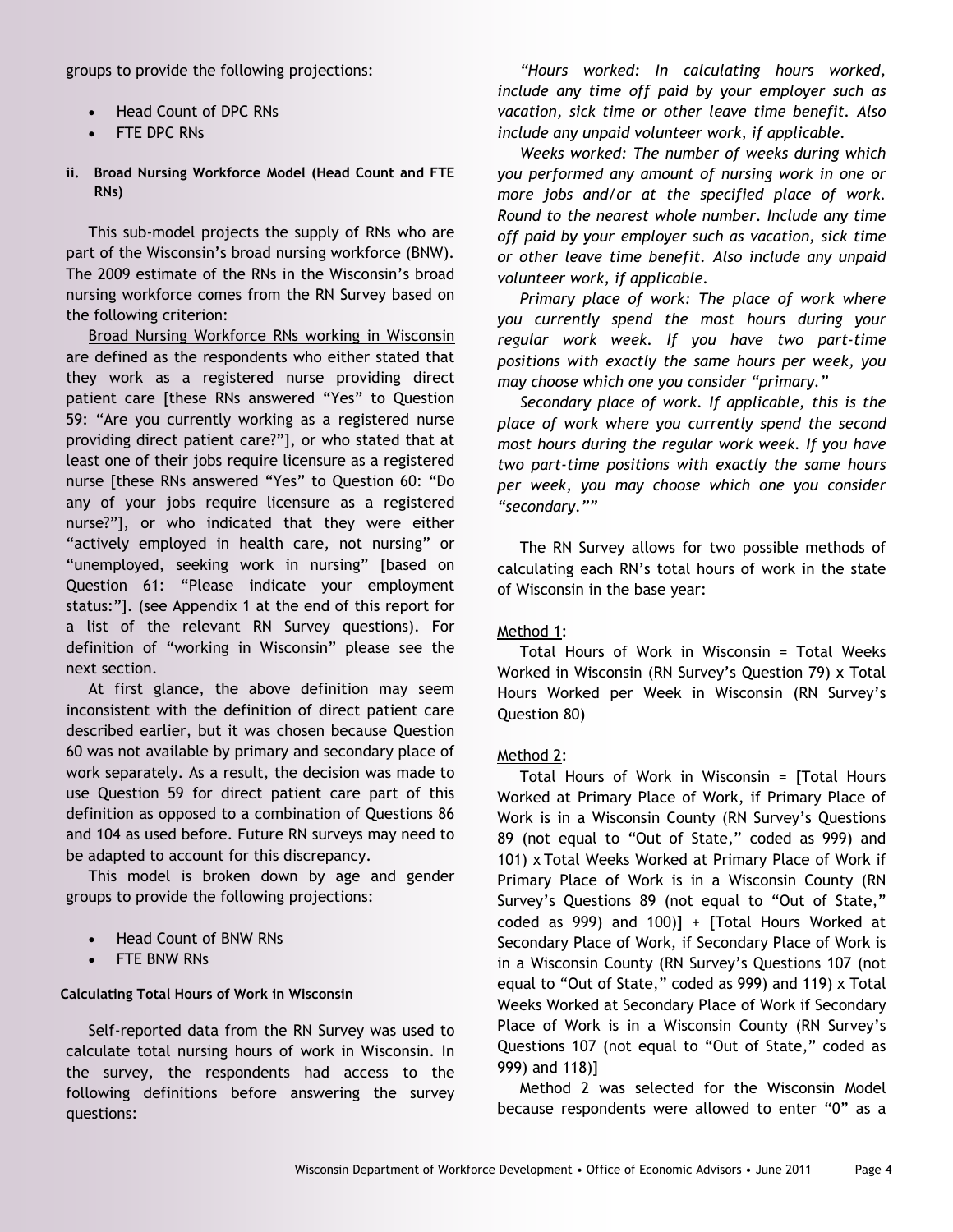valid answer for Question 79, which caused the total hours of work from the first method to be underestimated. Future RN surveys may need to be improved to account for this issue.

#### **Defining Full-Time Equivalency**

An acceptable definition for full-time equivalent (FTE) needed to be agreed upon before final FTE calculations could be made. The definition of FTE for the 2004 National RN Study by HRSA was based on selfreported information. As explained by one of the researchers, ―*For that study, we looked at several operational definitions of FTE, with one of the definitions using actual hours worked (e.g., 35+ hours considered an FTE). However, the definition we ended up using was based on self-reported information on (1) whether the RN worked full time or part time, and (2) whether the RN worked for the full year or only part of the year. We defined 1 FTE if working in nursing full time for the full year, ½ FTE if working part time for the full year or full time for part of the year, and ¼ FTE if working part time for part of the year*.‖ This HRSA definition is not applicable because similar selfreporting questions were not asked on the Wisconsin RN Survey.

Below are the two definitions of FTE that we considered:

#### "High" FTE Definition:

FTE = 32 hours/week x 45 weeks/year =  $1,440$  hours/ year

This definition is derived from the definition of terms for a HRSA Loan Repayment. Full-Time Service is defined as *"The provision of nursing services for a minimum of 32 hours per week. No more than 7 weeks per service year can be spent away from the CSF for vacation, holidays, continuing education, illness, maternity/paternity, or any other reason. (NELRPapproved absences totaling greater than 7 weeks in a 52-week service year require an extension of the contract end date)."* Using this definition results in the calculation of a higher number of FTE's compared to using the "low" FTE definition described below.

―Low‖ FTE Definition:

FTE = 40 hours/week  $x$  52 weeks/year = 2,080 hours/ year

After consulting the members of the Data Collaborative, the "low" FTE definition was selected. To calculate the number of FTE RNs using this definition we use the following formula:

FTE RNs = Total Annual Hours of Work  $\div$  2,080 hours/ year

#### **Resolving the Hours of Work per Week Issue**

The responses to the RN Survey questions pertaining to hours of work per week are essential for the FTE calculations. Unfortunately, the self-reported data from the RN Survey indicates that many respondents claimed to be working highly implausible numbers of hours per week. Overall, 139 respondents claim to be working over 80 hours per week at their primary place of work. The large number of implausible responses may either be due to misunderstanding of the question (e.g., recording work hours per pay period instead of work hours per week) or other idiosyncratic reasons.

To preserve the data quality, these responses were not dismissed entirely, but were treated in order to mitigate the effect of this overestimation on the number of FTE RN calculation.

Specifically, the treatment of these responses was based on the Winsorization strategy. This strategy replaces predetermined extreme values to a specified value. In the case of hours worked, as agreed by the members of the Data Collaborative, any response greater than 80 hours per week was assumed to equal exactly 80 hours per week. Estimates based on Winsorization are usually considered to be more robust to the presence of outliers in the data.

#### **Projecting Future Supply**

The primary driving forces for the base supply projections are changing demographics and the overall population growth. These forces implicitly capture all current inflows and outflows of RNs in the workforce. The base supply projections are prepared with the assumption that the 2010 RN-to-population ratios will remain constant going forward. This assumption is made since the historic data on the RN workforce is currently limited. Further analysis may uncover new trends and incorporate them into future projections.

The direct result of this methodology is that future changes in the supply of RNs are only caused by changing demographics (i.e., aging population) and the overall population growth.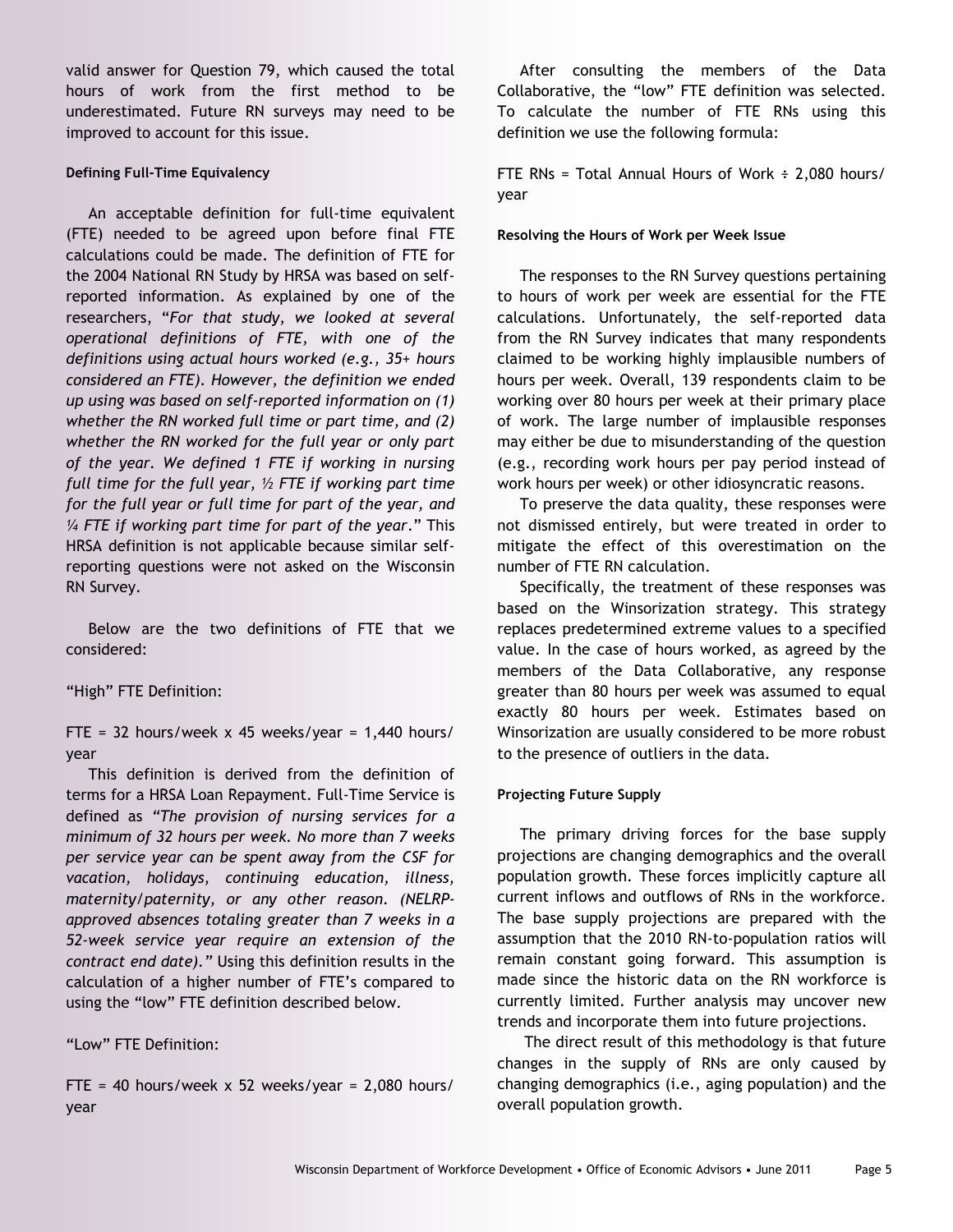The following hypothetical example illustrates the basic intuition behind the base supply projections: Assume that there are 200,000 females ages 40 to 44 in the state of Wisconsin in the base year 2010. Additionally, assume that from the RN Survey we know that there were 8,000 females ages 40 to 44 who worked as RNs in the base year 2010. Now it is easy to calculate the RN-to-population ratio in this gender/age group:  $8,000 \div 200,000 = 4.0\%$ . This tells us, that in this hypothetical case, 4.0% of female population who are between the ages of 40 and 44 work as RNs in the state of Wisconsin. Given our base model's methodology, we assume that this 4.0% ratio stays constant over time and apply this ratio to the projected population of females ages 40-44 in Wisconsin, which, in our example, is 250,000. Thus, 4.0% x 250,000 = 10,000, which is a projected supply of female RNs ages 40 to 44 in Wisconsin. The above procedure is repeated for both gender groups and thirteen age groups to project the total supply of RNs in the state. This hypothetical example is illustrated in Table 1 below.

Symbolically, the Wisconsin Model for the base supply projections can be summarized as follows:

$$
RNs_{[proj.year,age=a]} = \left(\frac{RNs_{[base\ year,age=a]}}{Population_{[base\ year,age=a]}}\right) \times Population_{[proj.year,age=a]}
$$

where *proj. year* is the relevant projection year, such as the year 2015, 2020, 2025, 2030, or 2035, *base year* is the year 2010 for the Wisconsin Model, and *age* represents one of the thirteen age groups. The total projected number of RNs for a given year is calculated by summing the projected RNs across gender and age groups.

Another direct consequence of this methodology is that the base supply model does not account for policies that have already been put in place but have not yet had an affect on the nursing supply. A prime example is increased educational capacity. Viterbo University and University of Wisconsin—Madison, among others, have implemented policies to increase the number of nursing graduates. These graduates will not enter the nursing workforce for another four to five

|  |  |  |  | Table 1: Base Supply Model Illustrative Example |  |
|--|--|--|--|-------------------------------------------------|--|
|--|--|--|--|-------------------------------------------------|--|

| <b>RN Supply</b>                     | <b>Population:</b><br>Female, Age<br>$40 - 44$ | $RN-$<br><b>Population</b><br>Ratio | <b>RNs</b> |  |
|--------------------------------------|------------------------------------------------|-------------------------------------|------------|--|
| <b>Year 2010</b><br>(Base Year)      | 200,000                                        | 4.0%                                | 8,000      |  |
| <b>Year 2015</b><br>(Projected Year) | 250,000                                        | 4.0%                                | 10,000     |  |

years. These and similar policies will not be taken into consideration in the base model, but can be estimated through a separate model that allows for scenario policy analysis as described later in this report.

#### **2. Supply Model: Scenario**

As stated previously, the Base Supply Model uses a constant ratio of registered nurses to the total population for each age group and gender to project the future supply of RNs. The numbers of RNs are projected for every fifth year through 2035 by multiplying the ratio observed in 2010 by the projected population for a given year. The base model does not allow for policy scenario analyses since all factors that effect supply are implicitly captured but not isolated.

The Scenario Supply Model identifies and isolates four factors that influence supply. This allows model users to determine the effects of changes to specific factors on the overall RN supply.

The Scenario Supply Model does not allow users to change the overall RN-to-population ratio. This is because all changes to supply can be attributed to changes in the isolated factors that influence supply. The isolated factors that influence supply are:

- Change in new graduates
- Change in labor force participation
- Change in retirement pattern
- Change in net migration (in minus out)

The main goal of policymakers might be to increase the overall supply of RNs. Individual policies to increase supply can be simulated by changing one or more of the factors that influence supply.

#### **Factors that Influence Supply**

#### **Change in New Graduates**

The National Council Licensure Examination (NCLEX) was used as a proxy for new graduates. The Wisconsin Department of Regulation and Licensing provided the total number of RNs that received a Wisconsin license for the first time through examination in 2009. The RN Survey was then used to estimate age, gender, and participation in either the Broad Nursing Workforce or Direct Patient Care. Graduation patterns were estimated using the education section in the RN Survey. The number of nurses that received their first nursing degree between 2007 and 2009 were compiled and placed in age groups based on the nurse's age at time of graduation. Three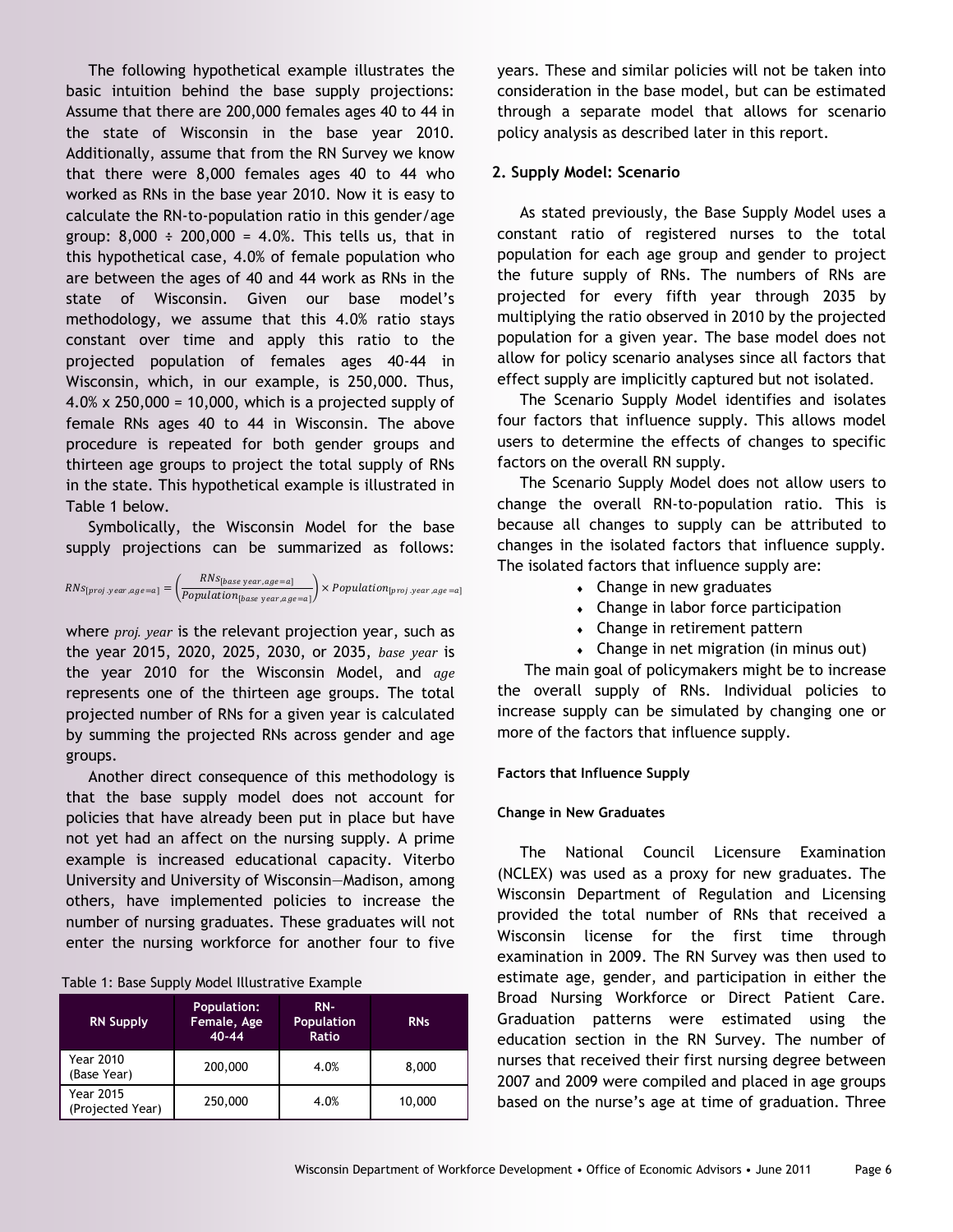years of data were used to make the distribution more accurate by increasing the sample size. The maximum age group for graduates was set at 55-59 because more than 99.5% of graduate were between the ages of 20 and 59 during the three year period. Broad Nursing Workforce and Direct Patient Care new graduate counts were projected by multiplying the total count for the age group by the participation rate for the same age group.

#### **Change in Labor Force Participation**

For the purpose of the model, labor force participation rate is defined as the ratio of RNs working in the nursing field to all survey respondents. Total licensed RNs are first projected by calculating the total licensed RN-to-population ratio for each age group from the RN Survey and multiplying it by population projections. The projected total licensed RNs are then multiplied by the labor force participation ratio to calculate the labor market participants.

#### **Change in Retirement Pattern**

Retirement was measured using the RN Survey. The number of retired RNs is the number of nurses that selected "retired" on Question 61("Please indicate your employment status"). Since retirement is a subset of labor force participation, any changes to the labor force participation also changes retirement. However, the retirement variable allows users to isolate retirement to focus on scenarios regarding changing retirement patterns.

#### **Change in Net Migration**

Base year net migration was estimated using 2009 American Community Survey (ACS), U.S. Census Bureau data accessed via IPUMS U.S.A. Responses were selected using the occupational code for RNs, and net migration was calculated separately for female and male nurses. A nurse that lived anywhere besides Wisconsin in the previous year and lived in Wisconsin in 2009 was considered an "in-migrant," while a nurse that lived in Wisconsin in the previous year but lived elsewhere in 2009 was considered an "out-migrant."

#### **Death and Disability**

To allow for comparisons between the Wisconsin

Model and stock-and-flow models available for the U.S. and other states, death and disability rates were estimated but kept constant at their base year rates throughout the projection period.

Mortality rates by age and gender in the state were calculated using the Wisconsin's Department of Health Services data. We define mortality rate as the number of deaths in the age group divided by the population in that age group. The mortality rates were multiplied by RN projections by age to estimate the future number of RN deaths.

The number of disabled nurses was measured using Question 62 from the RN Survey, which asked respondents to identify the reasons they were unemployed. Respondents that selected "disabled" were broken down by gender and age groups. Labor force participation rates were used to estimate the number of disabled nurses that would have been working in the Broad Nursing Workforce or in the Direct Patient Care if they did not have a disability.

Question 132, which identified nurses that needed accommodation under the Americans with Disabilities Act (ADA), was also considered in estimating RN disability, but was not used since it included nurses that were currently employed.

#### **Scenario Supply Model Construct**

Like the Base Supply Model, the Scenario Supply Model is driven by population demographics, and the RN-to-population ratio. Unlike the Base Supply Model, the Scenario Supply Model allows for changes in the base RN-to-population ratio through four isolated factors. The ratio is adjusted for a given year by changing one or more of the isolated factors that influence the RN-to-population ratio. The RN supply changes carry through the following years as the new RNs "filter" through the model. The supply level changes for a period if the factors that influence supply are changed during the period, or if the factors were changed in any of the previous periods. The new RN supply is essentially the base supply for the period plus the net change in supply from the isolated factors that influence supply in the period, plus the net effect that changes in previous periods had on the supply of this period.

Symbolically, the Scenario Supply Model can be represented by the following:

 $\Omega_{[\text{base year}, \text{age}=a, \text{gender}=g]} = \frac{RNS_{[\text{base year}, \text{age}=a, \text{gender}=g]}}{P_{\text{conditional}}}$  $Population_{[base\ year\ ,age=a,gender=g]}$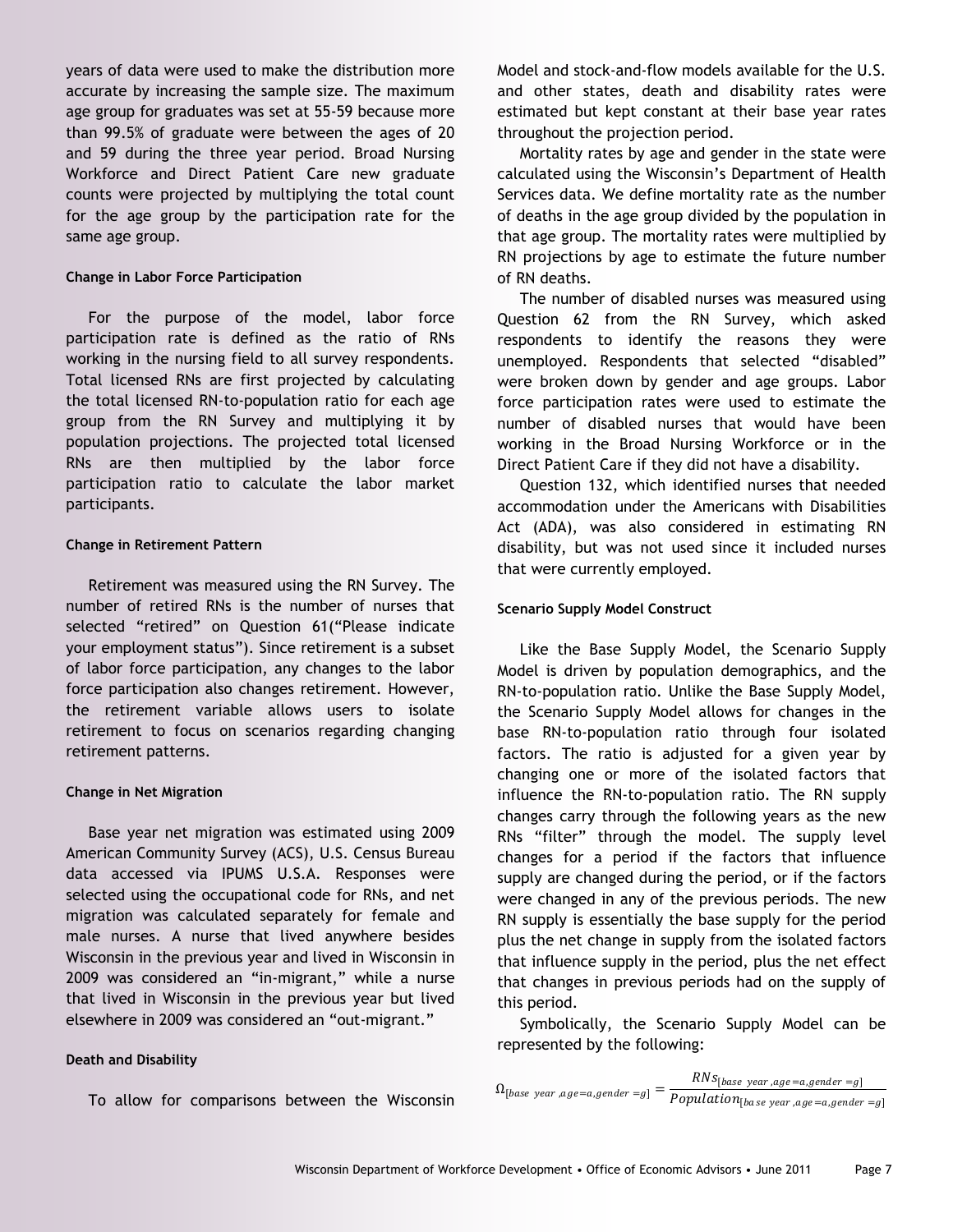where *base year* is the year 2010 the Wisconsin Model, *age* represents one of the thirteen age groups, and *gender* represents either of the two gender groups here and throughout the report.

Factors that influence Ω:

- New Graduates =  $G$ , where  $g = G/P$ opulation
- Retirement = R, where  $r = R/P$ opulation
- Net Migration =  $M$ , where  $m = M/P$ opulation
- Labor Force Participation = LFP:
	- Labor Force Participation Rate: lfpr = Participants ÷ Licensed RNs
	- $\sum_{i=1}^{n}$  Licensed RNs<sub>[proj .year</sub>, age=a,gender =g] =

 $\int$ Licensed RNS<sub>[base year,age=a,gender =g]</sub>  $\frac{F_{\text{phase}}}{\text{Population}_{[\text{base year}, \text{age} = a, \text{gender} = g]}}$   $\times$ 

 $Population_{[proj.year, age=a, gender=g]}$ 

where *proj. year* is the relevant projection year, such as the year 2015, 2020, 2025, 2030, or 2035 here and throughout the report.

- Death = D, where  $d = D/Population$  (ratio remains constant throughout the model)
- Disability = B, where  $b = B/P$ opulation (ratio remains constant throughout the model)

#### **Model Process**

Step 1: A percent change of one of the isolated factors that influence  $\Omega$  (G, R, M, or LFP) is estimated.

Step 2: The above percent change is applied to each age and gender group for the adjusted period. The new ratio equals the base ratio times the quantity of one plus the change:

 $g_{[scenario = s, age = a, gender = g]}$ ,  $r_{[scenario = s, age = a, gender = g]}$ 

 $m_{[scenario = s, age = a, gender = g]}$ , or  $lfpr_{[scenario = s, age = a, gender = g]}$ 

 $g_{\lceil \textit{base case}, \textit{age} = a, \textit{gender} = g \rceil}$ ,  $r_{\lceil \textit{base case}, \textit{age} = a, \textit{gender} = g \rceil}$ ,

 $m_{\left\lceil\textit{base case},\textit{age}=a, \textit{gender}=g\right\rceil}$ , or  $lfpr_{\left\lceil\textit{base case},\textit{age}=a, \textit{gender}=g\right\rceil}\times$ 

 $(1 + \Delta g)$ ,  $(1 + \Delta r)$ ,  $(1 + \Delta m)$ , or  $(1 + \Delta l f)$ 

where *scenario* is the scenario being analyzed, *base case* represents base year estimates, *age* represents one of the thirteen age groups, and *gender* represents either of the two gender groups here and throughout the report.

Step 3: The scenario totals for the isolated factors in the adjusted period are calculated by taking the scenario ratios for the factors that influence Ω times the population for each age group:

 $G_{[scenario = s, age = a, gender = g]}$ ,  $R_{[scenario = s, age = a, gender = g]}$ ,

 $M_{[scenario = s, age = a, gender = g]}$ ,  $LFP_{[scenario = s, age = a, gender = g]}$ 

 $\Sigma_{\text{Iscenario }=s\text{,age,gender}}$  (*g, r, m, or lfpr*)  $\times$ 

 $Population_{[age=a,gender=g]}$ 

Step 4: Ω*[scenario=s,age=a,gender=g]* for the adjusted period is calculated by adding the net change in the isolated factors for each age group to the base supply projections for each age group, then dividing by the population:

 $\Omega_{[scenario = s, age = a, gender = g]}$ 

 $\Delta G + \Delta R + \Delta M + \Delta LFP + RNs_{[base \ case, age=a, gender=g]}$  $Population_{[a, qe]=a, qender]=q}$ 

Step 5: Population for each age group is multiplied by Ω*[scenario=s,age=a,gender=g]* to calculate the scenario supply:

 $RNS_{[scenario \; =s, age=a, gender=g]} = \Omega_{[scenario \; =s, age=a, gender=g]} \times$ 

#### Population<sub>[age=a,gender=g]</sub>

Step 6: Ω*[Scenario=s,Age=a,Gender=g]* for the future periods (the periods following the adjusted period) is calculated by adding the sum of all changes since the adjustment to the base supply in all of the periods since the adjustment then dividing by the sum of the population in all periods since the adjustment:

 $\Omega_{[proj.year, age=a, gender=g]}$  =

 $\Sigma_{\text{[scenario =} s, age, gender]} (\Delta G + \Delta R + \Delta M + \Delta LFP) + \Sigma_{\text{[base case}, age, gender]} RNs$  $\Sigma_{[age,gender]}$ Population

Step 7: Scenario Supply for the future periods is calculated by multiplying Ω*[scenario=s,age=a,gender=g]* by Population:

 $RNS_{[proj. year, scenario = s, age = a, gender = g]} = \Omega_{[proj. year, scenario = s, age = a, gender = g]} \times$ 

 $Population_{[proj.year,age=a,gender=g]}$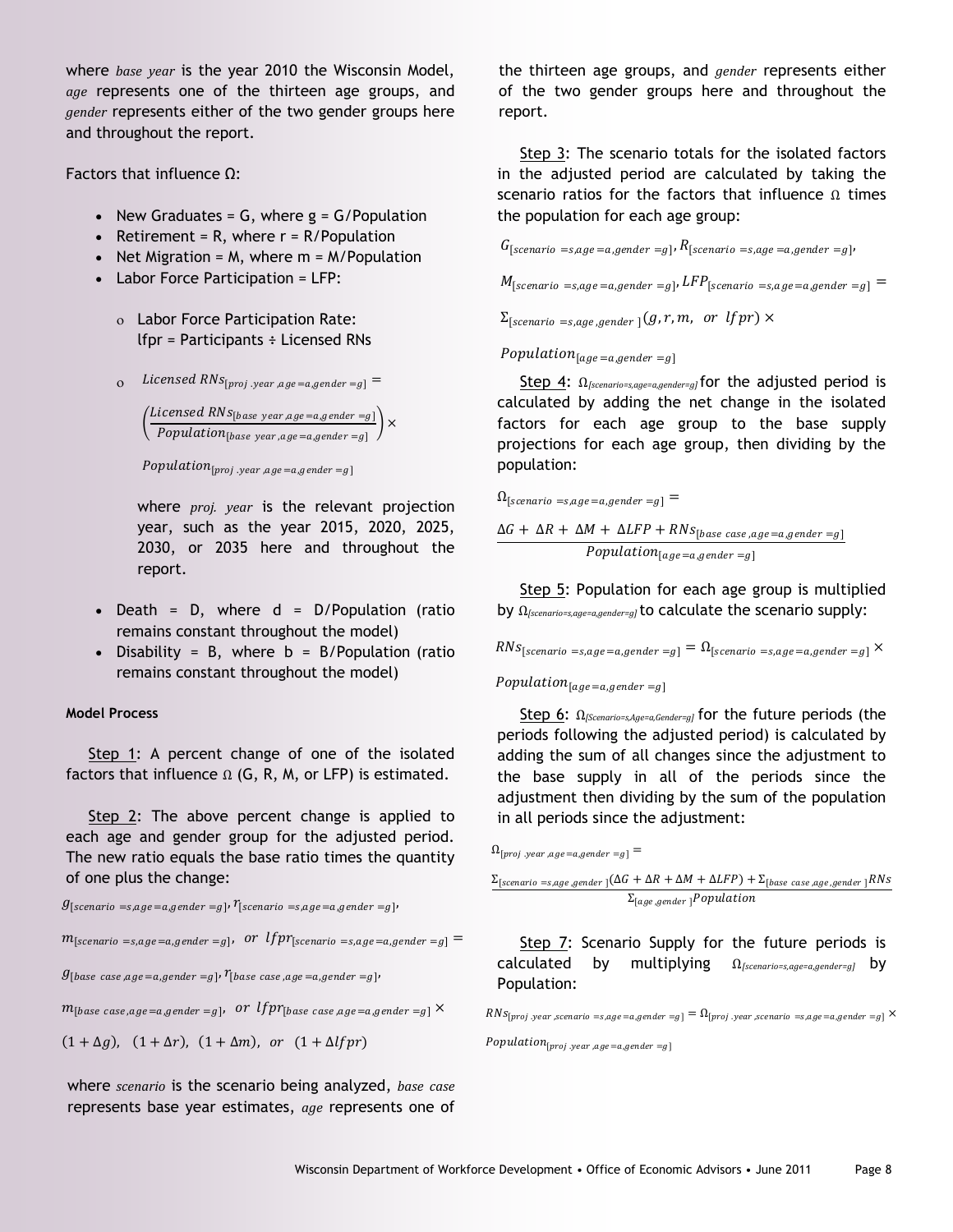### **II. DEMAND MODEL**

#### **1. Demand Model: Base**

Like the supply model, there are separate models for Direct Patient Care and the Broad Nursing Workforce. Head count and FTE demand projections will be made for the two workforces. There is no distinction for the gender of nurses demanded. Definitions for direct patient care, broad nursing workforce, and FTE are the same as the definitions used for the Supply Model.

#### **Measuring Base Demand**

The Base Demand Model relies on two data elements: 1. nurse staffing intensity and 2. health care usage by employment setting and by age. Both elements are held constant, which means aging population and overall population growth are the only driving forces for the Base Demand Model. The seven HRSA employment settings were used to categorize health care usage. Some settings were broken into subsettings. Demand projections were made using the best obtainable data.

Nurse staffing intensity is measured through Questions 87 and Question 105 on the RN Survey (see Appendix 1 at the end of this report for a list of the relevant RN Survey questions). Employment setting groups agreed upon by the Data Collaborative were used to separate the 31 place-of-work survey choices into the seven HRSA employment settings. Various methods were used to measure the number of nurses in sub-settings. Health care use was measured through a variety of sources (see Table 2).

The biggest challenge to the demand model is the quality of the health care usage data. Usage data comes from multiple sources that vary in quality. In some cases, regional usage rates, slightly out-dated data, and methods of extrapolation had to be used to

#### Table 2: Summary of Health Care Utilization Measures and Data Sources

| <b>Employment Setting</b>                                                                                                                | <b>Health Care</b><br><b>Utilization Measure</b> | <b>Data Source</b>                           | <b>Data Year</b>                   | <b>Expected Data</b><br><b>Update</b>    | <b>Notes</b>                                                                                                                  |
|------------------------------------------------------------------------------------------------------------------------------------------|--------------------------------------------------|----------------------------------------------|------------------------------------|------------------------------------------|-------------------------------------------------------------------------------------------------------------------------------|
| <b>Nursing Home &amp; Extended Care:</b><br>• Nursing Home<br>• Hospice<br>• Assisted Living<br>• Community based residential facilities | Residents<br>Patients<br>None<br>None            | <b>DQA</b><br><b>WI DHFS</b><br>None<br>None | 12/31/2008<br>2005<br>None<br>None | Annually<br>Discontinued<br>None<br>None | Nursing home and<br>hospice projections<br>were extrapolated to<br>account for all nursing<br>home & extended care<br>demand. |
| <b>Home Health Care</b>                                                                                                                  | Cases                                            | <b>DQA</b>                                   | 2009                               | Annually                                 | Cases in Title 18/19<br>approved homes were<br>used to project total<br>demand.                                               |
| Inpatient                                                                                                                                | Inpatient days                                   | WI DHS                                       | 2009                               | Annually                                 | Includes all inpatient<br>days.                                                                                               |
| Emergency                                                                                                                                | <b>Visits</b>                                    | WI DHS                                       | 2009                               | Annually                                 | Includes all emergency<br>visits.                                                                                             |
| Ambulatory Surgeries in Hospitals                                                                                                        | Cases                                            | <b>WHA</b>                                   | 2009                               | Annually                                 | Includes all surgeries.                                                                                                       |
| <b>Ambulatory Care:</b><br>• Surgeries in FASCs<br>• Ambulatory care (excluding surgeries)                                               | Cases<br><b>Visits</b>                           | <b>WHA</b><br>NCHS (regional)                | 2009<br>2008                       | Annually<br>Annually                     | Wisconsin data was used<br>for surgeries. Regional<br>data was used for all<br>other ambulatory care.                         |
| <b>Public Health</b>                                                                                                                     | Total population                                 | WI DHS                                       | 2009                               | Annually                                 | Demand is projected by<br>a constant ratio of RNs<br>per population.                                                          |
| <b>Other</b>                                                                                                                             | Total population                                 | WI DHS                                       | 2009                               | Annually                                 | Demand is projected by<br>a constant ratio of RNs<br>per population.                                                          |
| <b>Nurse Educators</b>                                                                                                                   | RNs demanded                                     | <b>Demand Model</b>                          | <b>NA</b>                          | <b>NA</b>                                | Demand based on RNs<br>needed in future period.                                                                               |

Notes:

 $\Rightarrow$  Wisconsin specific data used unless otherwise noted.

 $\Rightarrow$  NA = Not Applicable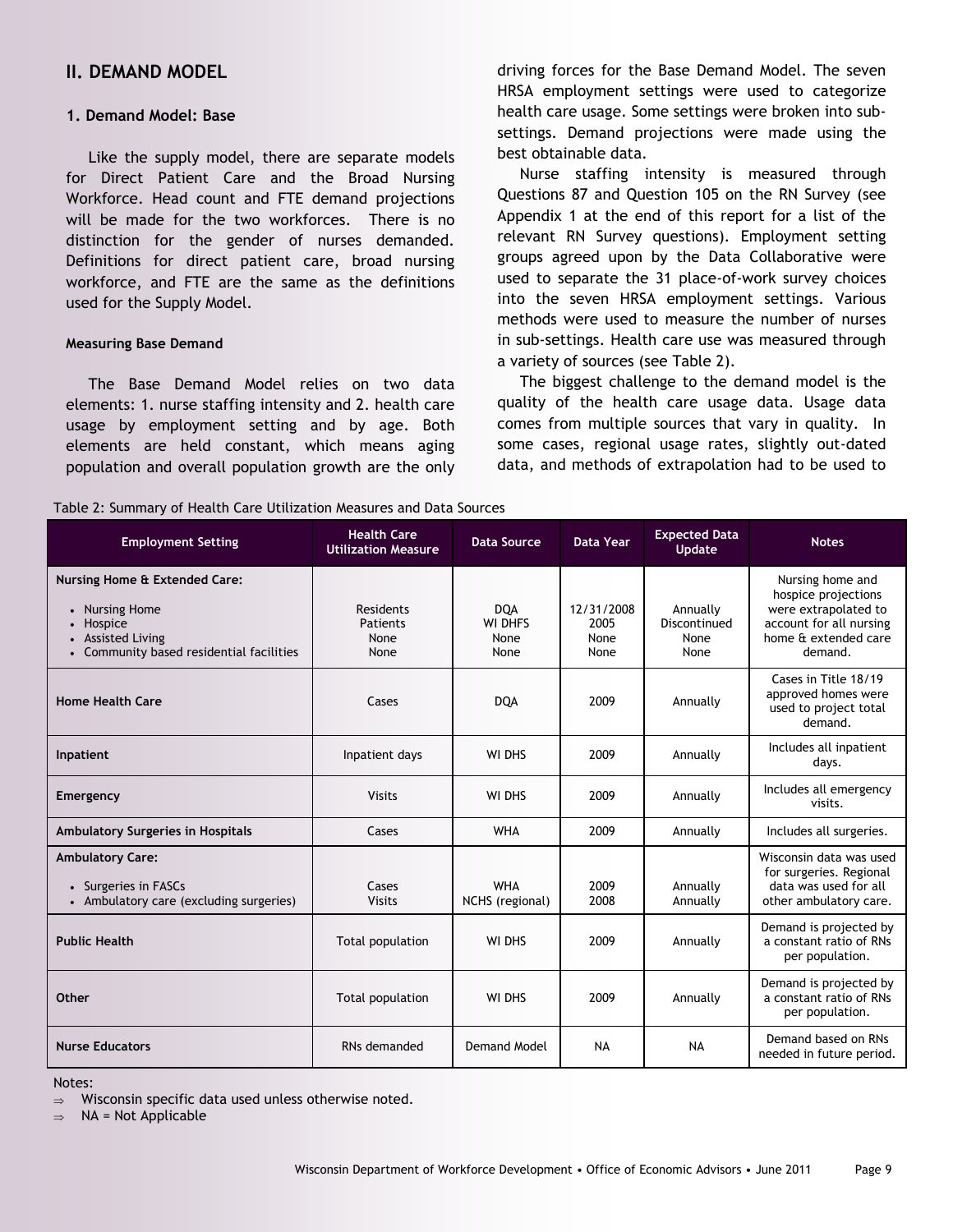fill in gaps in settings that lacked recent, Wisconsin specific data.

Overall, quality projections were made based on the best available data. Future demand projections can be improved by creating and improving methods of data collection for health care usage by employment setting and by age.

#### **Nursing Home and Extended Care**

There are four types of nursing home and extended care agencies: nursing homes, hospices, assisted living facilities, and community based residential facilities. Health care usage data are available for nursing homes and hospices but not for the other two subcategories. As a result, total health care usage for this employment setting is calculated based on the data for these two subcategories. According to the RN Survey, approximately 90% of nursing home and extended care nurses work specifically in nursing homes or hospices. Total nursing home and extended care demand projections were extrapolated by dividing the sum of nursing home and hospice demand projections by 90%.

#### *Nursing Home*

A 2008 census of nursing home residents was provided by the Wisconsin Department of Health Services, Division of Quality Assurance. Health care usage is measured by the number of residents, and staffing intensity is measured as RNs per 1,000 residents. The number of nurses working in nursing homes was measured by survey respondents that selected "Nursing Home" as their place of work.

#### *Hospice*

2009 hospice usage was estimated by using 2005 hospice utilization rates by age from a Wisconsin Department of Health Services report. The 2005 utilization rates were multiplied by the 2009 population to estimate 2009 hospice usage. Usage rates from 2005 could potentially be outdated. However, the estimated patient total using the utilization rates is consistent with more recent Wisconsin data from the Hospice Association of America. Health care usage is measured by the number of patients. staffing intensity is measured as RNs per 100 patients. The number of nurses working in hospices was measured by survey respondents that selected "Hospice" as their place of work.

#### **Home Health Care**

A 2009 census of home health cases in agencies that receive Title 18/19 reimbursement broken down by age was provided by the Wisconsin Department of Health Services, Division of Quality Assurance. Health care usage is measured by the number of cases closed during the year. Staffing intensity is measured as RNs per 1,000 cases. About 90% of home health agencies that are located in Wisconsin receive Title 18/19 reimbursement. Therefore, the total number of nurses selecting home health care in the survey was multiplied by 90% to estimate the number of nurses working in home health agencies receiving Title 18/19 reimbursement. RN projections for agencies receiving Title 18/19 reimbursement were extrapolated by dividing by 90% to project RN demand for all home health agencies.

#### **Hospitals**

Hospital usage was broken down into three types of patient care: inpatient care, emergency care, and ambulatory surgeries that take place in a hospital. Nurses working in hospitals often move between departments, which makes it impossible to accurately categorize a nurse as an "inpatient", "emergency", or "ambulatory surgery" nurse through the RN Survey. The number of nurses in each sub-setting was estimated through the sub-settings share of total hospital usage. The share of total usage for each of the sub-settings was measured through total charges billed from the 2009 Wisconsin Hospital Association (WHA) Health Care Data Report.

#### **Inpatient Care**

An age break down of 2009 inpatients and inpatient days from the Wisconsin Hospital Inpatient Discharge Data System was provided by the Department of Health Services, Division of Public Health. Health care usage is measured by the number of inpatient days. Staffing intensity is measured as RNs per 1,000 inpatient days. The number of nurses working in inpatient care was estimated to be approximately seventy percent of all nurses working in hospitals based on total charges billed.

#### **Emergency Care**

An age break down of 2009 emergency visits from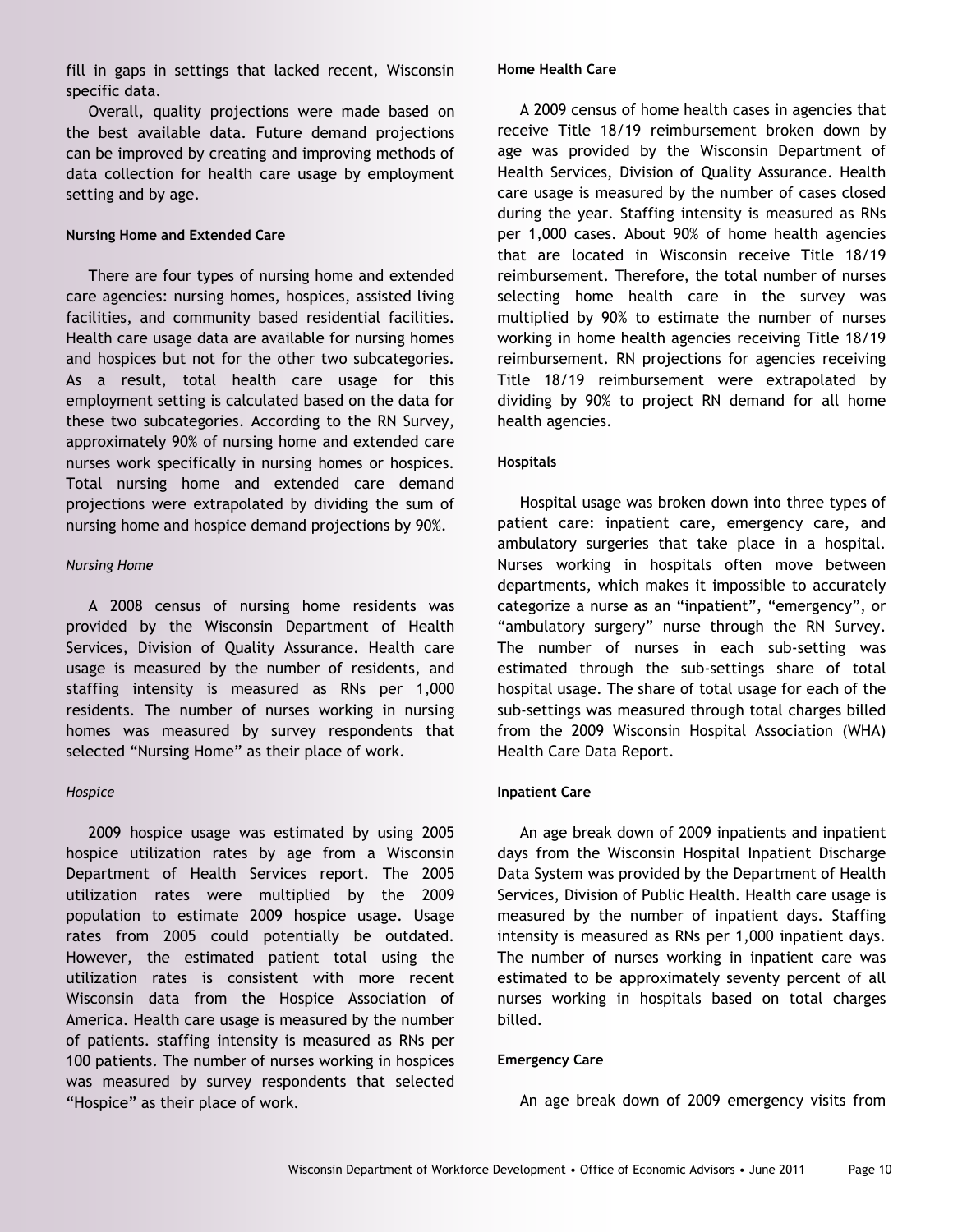the Wisconsin Hospital Emergency Visit Discharge Data System was provided by the Department of Health Services, Division of Public Health. Health care usage is measured by the number of emergency visits. Staffing intensity is measured as RNs per 1,000 visits. The number of nurses working in emergency care was estimated as nine percent of all nurses working in hospitals based on total charges billed.

#### **Ambulatory Surgeries in Hospitals**

The total number of ambulatory surgeries in hospitals for 2009 came from the Wisconsin Hospital Association report. The report also included an age distribution for the 20 most common ambulatory surgeries. The total surgeries were broken down by age based on the age distribution of the 20 most common surgeries. Health care usage is measured by the number of cases. Staffing intensity is measured as RNs per 1,000 cases. The number of nurses working in ambulatory surgery departments in hospitals was estimated as eighteen percent of all nurses working in hospitals based on total charges billed.

#### **Ambulatory Care**

Ambulatory care was split into two categories: ambulatory surgeries in freestanding ambulatory surgical centers (FASCs) and all other ambulatory care.

#### *Ambulatory Surgeries in FASCs*

The total number of ambulatory surgeries in FASCs for 2009 came from the Wisconsin Hospital Association report. The report also included an age distribution for the 20 most common ambulatory surgeries. The total surgeries were broken down by age based on the age distribution as the 20 most common surgeries. Health care usage is measured by the number of cases. Staffing intensity is measured as RNs per 1,000 cases. It was assumed that the staffing intensity for FASCs is the same as staffing intensity for ambulatory surgeries in hospitals. The number of nurses working in FASCs was estimated by multiplying the staffing intensity for ambulatory surgeries in hospitals times the number of cases.

#### *Ambulatory Care (Excluding FASCs)*

2008 Midwest regional usage rates from a Center for Disease Control survey were used since no recent,

Wisconsin specific data was found for ambulatory care. The following settings were included in the data set: private solo or group practice; free standing clinic/ urgent center (not part of hospital emergency department or outpatient department); community health center; mental health center; non-federal government clinic; family planning clinic; health maintenance organization (HMO), or other prepaid practice; faculty practice plan; other. Health care usage is measured by the number of patients. Staffing intensity is measured as RNs per 100 visits. The number of RNs was measured by subtracting RNs working in FASCs from the ambulatory care total determined through Question 87 and Question 105 on the RN Survey.

#### **Public Health**

It is assumed that the entire population utilizes public health at the same rate. A public health RN-topopulation ratio was used to project demand.

#### **Other**

It is assumed that the entire population utilizes health care in the "other" employment setting at the same rate. An "other" RN-to-population ratio was used to project demand.

#### **Nurse Educators**

The current demand for nurse educators is determined by the total demand for nurses in the following period.

#### **Projecting Base Demand**

Symbolically, the Wisconsin Model for the base demand projections can be summarized as follows:

*RNs Demanded*<sub>[proj</sub> *year*] = 
$$
\Sigma_{[age, setting]}
$$
  $\left(\frac{Usage_{[base \space year, age = a, setting = se]}}{Population_{[base \space year, age = a]}} \times$ 

*Staffing Intensity*<sub>[base year,setting =se]  $\times$  Population<sub>[proj</sub>, year,age=a]</sub>

where *proj. year* is the relevant projection year, such as the year 2015, 2020, 2025, 2030, or 2035, *base year* is the year 2010, which is the chosen base year for the Wisconsin Model, *age* represents one of the thirteen age groups, and *setting* represents a given employment setting.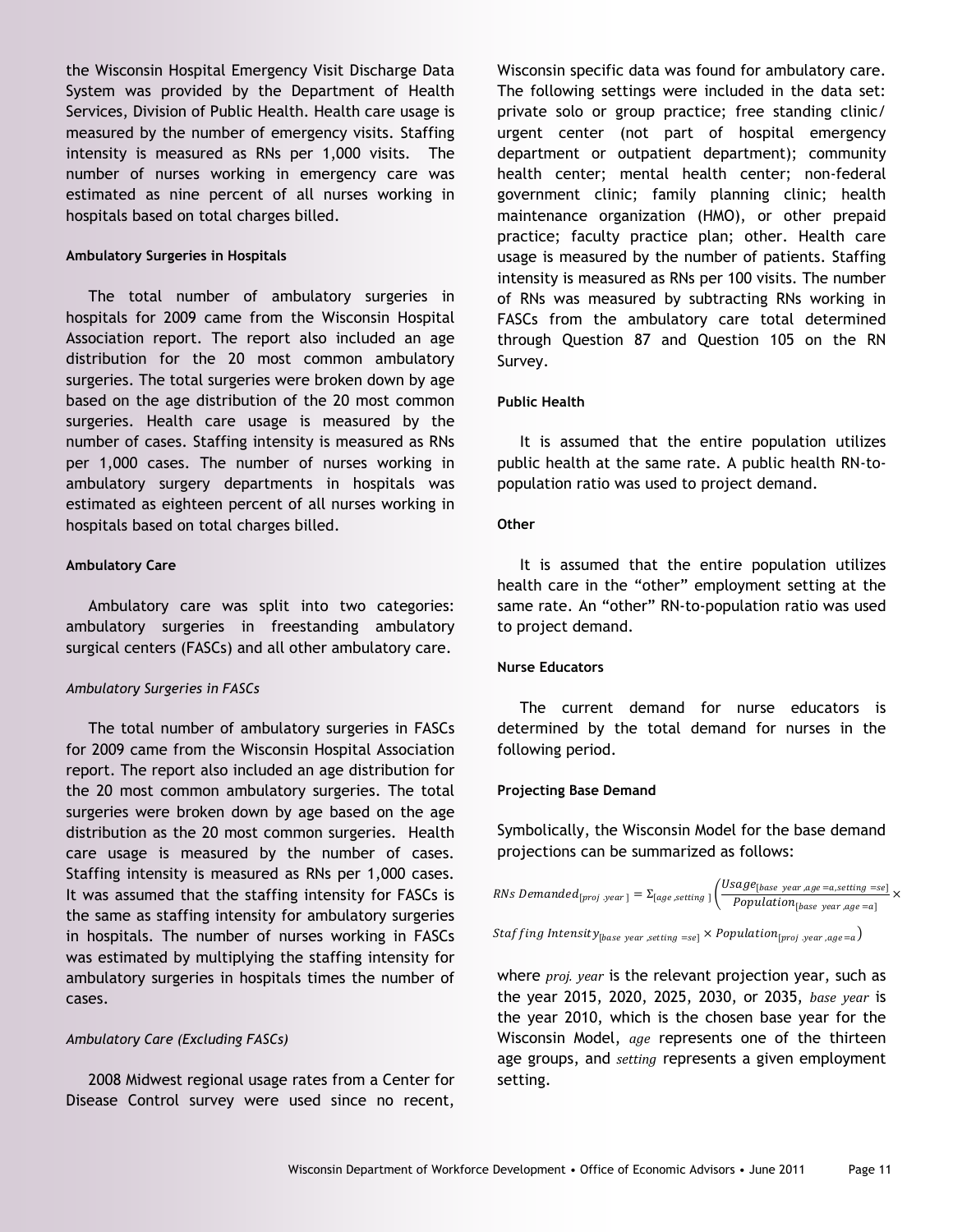**Nursing Home and Extended Care, Home Health Care, Hospitals, and Ambulatory Care Settings**

Future nursing demand is projected by estimating the current ratio of health care usage to population for each age group. The ratio is multiplied by the population projections for the age group to project total usage. Then, usage is multiplied by the staffing intensity for the setting to project RN demand. Total demand is the sum of demand by each of the age groups:

RNs Demanded<sub>[proj.year]</sub> =  $\Sigma_{[age, setting]}$   $\left(\frac{Usage_{[base\;yaer,age=a, setting=se]}}{Domain} \right)$  $\frac{1}{1} \times \frac{1}{2}$  Population<sub>[base year,age = a]</sub>

 $\textit{Staffing Intensity}_{[base\ year\, setting\ = se]} \times \textit{Population}_{[proj\ \textit{year}, age=a)}$ 

#### **Public Health and Other Settings**

RN demand is projected by multiplying the current ratio of RNs-to-population by population projections:

*RNs Demanded*<sub>[proj.year]</sub> = 
$$
\left(\frac{RNs_{[base\ year,setting = se]}}{Population_{[base\ year]}}\right) \times Population_{[proj.year]}
$$

#### **Nurse Educators**

Nurse educators demand is based on total RN demand in the next period. The ratio of educators in 2010 to total demand (excluding educators) in 2015 is multiplied by total demand (excluding educators) in the next period to project educator demand:

RNs Demanded<sub>[proj year]</sub> = 
$$
\left(\frac{Educators_{[base year]}}{Total Demand_{[base year+1]}}\right) \times Total Demand_{[proj year+1]}
$$

#### **Counting Nurses**

The demand model requires nurses to be counted by setting. It is impossible to count the exact number of nurses in each setting because nurses can work in more than one setting or have multiple jobs in the same setting. A nurse that has jobs in different settings would be counted twice, while a nurse with two jobs in the same setting would be counted once. A job count was calculated for each setting. This means a nurse with two jobs in the same setting was counted twice. The job count for each setting was then converted into a head count estimate to be consistent with the supply projections. The head count was converted based on the ratio of total head count to total jobs.

#### **2. Demand Model: Scenario**

The Scenario Demand Model allows users to change overall base demand or base demand for any of the settings in any of the six periods between 2010 and 2035. Most supply and demand models need to make assumptions for equilibrium conditions. The Base Demand Model assumes the labor market for registered nurses was in equilibrium in 2010. However, this assumption can be challenged in the Scenario Demand Model. The Scenario Demand Model allows users to change the following settings: Nursing Homes and Extended Care, Home Health Care, Inpatient Care, Emergency Care, Ambulatory Surgeries in Hospitals, Ambulatory Care, Public Health Care, Other, and Nurse Educators.

#### **Scenario Demand Model Construct**

Base demand projections are used to calculate a RNs demanded-to-population ratio for each employment settings. Changes to base demand are made through percent changes to the RN demanded to population ratios. Changes can be made to any of the individual settings or to the overall demand. After a new demand total is calculated through a change in the overall demand, the model recalculates demand in each of the individual settings based on the proportion of total nurses demanded in the setting prior to the change to overall demand.

#### **Model Process:**

Step 1: A percent change of one of the employment settings is estimated.

Step 2: The above percent change is applied to the RN-to-population ratio for the setting in the selected period.

Step 3: The scenario demand for the setting is calculated by multiplying the new RN-to-population ratio by the projected population.

Step 4: If a change was made to the overall demand, the new scenario total RNs demanded is redistributed across the settings at the weighted proportion of the overall demand prior to the change.

Step 5: If the change was applied to any setting other than nurse educators, a new scenario demand for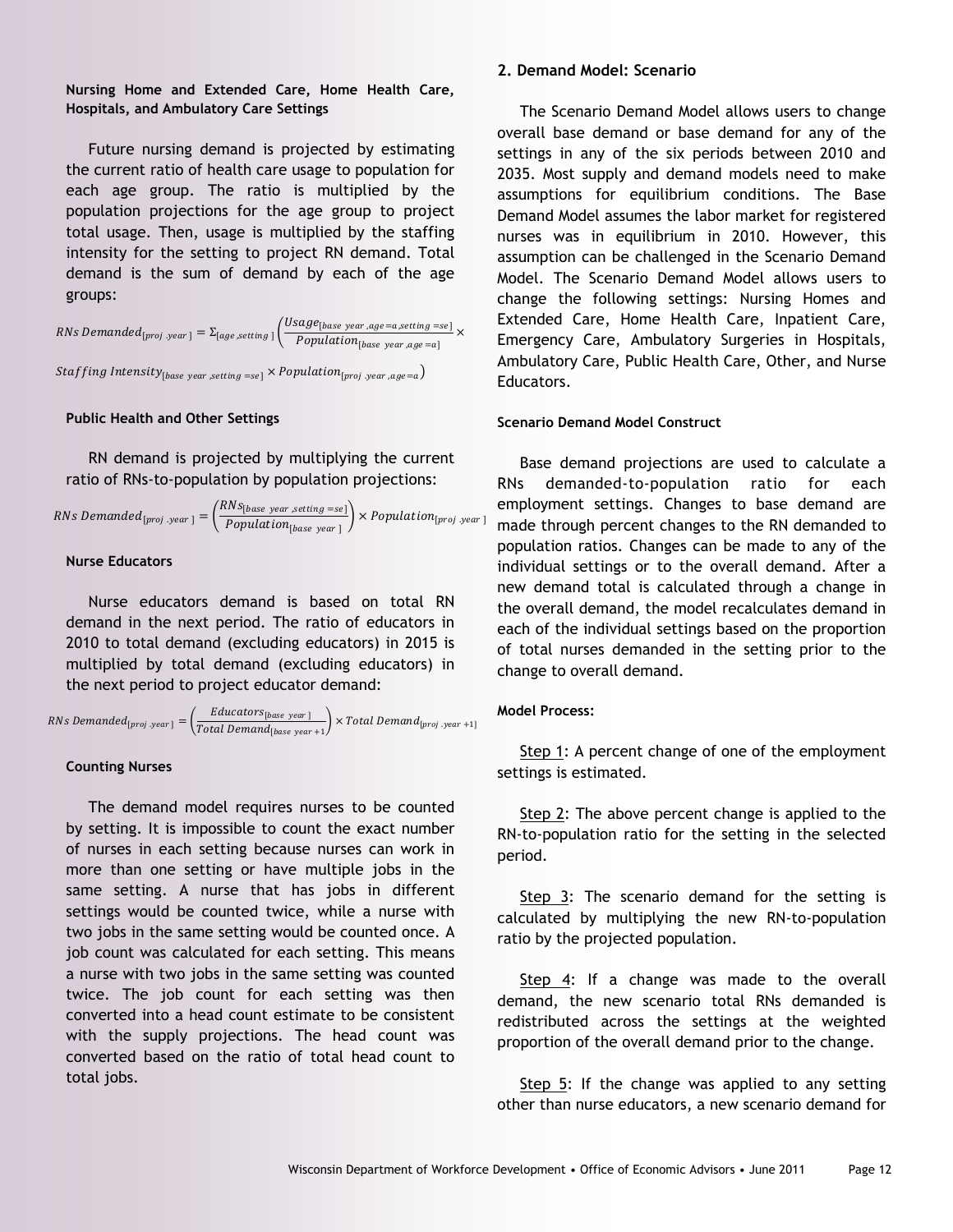nurse educators in the previous period is calculated by multiplying the base ratio of RNs demanded to RNs demand in the next period times the scenario RN demand (excluding nurse educators).

#### **III. CONCLUSION**

The future cannot be predicted with absolute accuracy. Even so, the forecasting model presented in this report sheds light on Wisconsin's RN supply and demand. The model estimates the magnitude of the supply-demand gap, and allows policymakers and stakeholders to develop policy intervention plans required to close the approaching gap.

However, it is important to emphasize that the quality of the forecasting results depends strongly on the quality of the input data used to prepare these forecasts. Lack of historic supply and demand data makes it virtually impossible to measure labor market trends. The forecasting model will allow us to incorporate observed trends over time as the RN License Renewal Survey continues to be administered every two years, thus challenging the assumption about constant RN to population ratios in the current version of the model.

As mentioned earlier, the supply side data comes from the 2010 RN License Renewal Survey. Wisconsin law requires every RN in the state to complete this workforce survey when renewing his or her license. Thus, in essence, this is a census of RNs in Wisconsin, yielding a high quality supply database.

The quality of data on the demand side, however, can, and should, be improved. The accuracy of the demand projections is determined by the quality of the health care usage data, which needs to be improved. Efforts should be made to collect robust, Wisconsin specific data elements that are required for the demand model. Many health care settings are already surveyed on the employer side, but the surveys do not ask the questions necessary to determine health care usage by age. Existing surveys could be enhanced to improve the data for demand projections.

Finally, there is currently no way of conclusively determining equilibriums, shortages, or surpluses. More robust staffing and vacancy surveys on the employer side would help to more accurately predict market imbalances. Also, employer surveys would act as a check on staffing intensities measured through the survey.

The list of limitations and suggestions for improvement are not meant to diminish the quality of the model results. The models provide accurate and reliable projections of nursing supply and demand. Sensitivity analysis and versatility are probably the most valuable components of the model. Sensitivity analysis will allow users to estimate the efficiency of policies, which will help to determine if the benefits of a policy outweigh the costs. The models have the versatility to run almost any type of scenario. Also, the option to change the equilibrium assumption is a unique feature. Overall, this model provides a new and unique tool that will help Wisconsin policy makers take proactive steps towards determining the gap between nursing supply and demand.

The following are possible next generation model enhancements:

- The current version of the forecasting model does not account for geographic distributional issues of RNs supply and demand in Wisconsin. Future work on the forecasting models could look at these distributional issues by producing gap forecasts for different regions in the state as well as the break down of rural versus urban areas.
- A possible way to determine better health care would be to prepare forecasts for different educational level and correlate them to health outcomes. Forecasts for separate employment settings may prove helpful for policy makers working on drafting public policies aimed at reducing nursing shortages in specific employment settings.
- The current version of the Wisconsin Model does not address the issue of patient care quality which is often at the center of any health care policy. Future versions of the forecasting model would need to incorporate health outcomes in order to improve policy results. One possible approach to achieve this merger between health outcomes and the number of nurses may be to link forecasting model's result with the

county health status

# profiles. *Contact information:*

**Victoria Udalova, Economist 608.267.9607 Victoria.Udalova@dwd.wisconsin.gov**

**Tom Walsh, Research Analyst 608.266.3288 Thomas.Walsh@dwd.wisconsin.gov**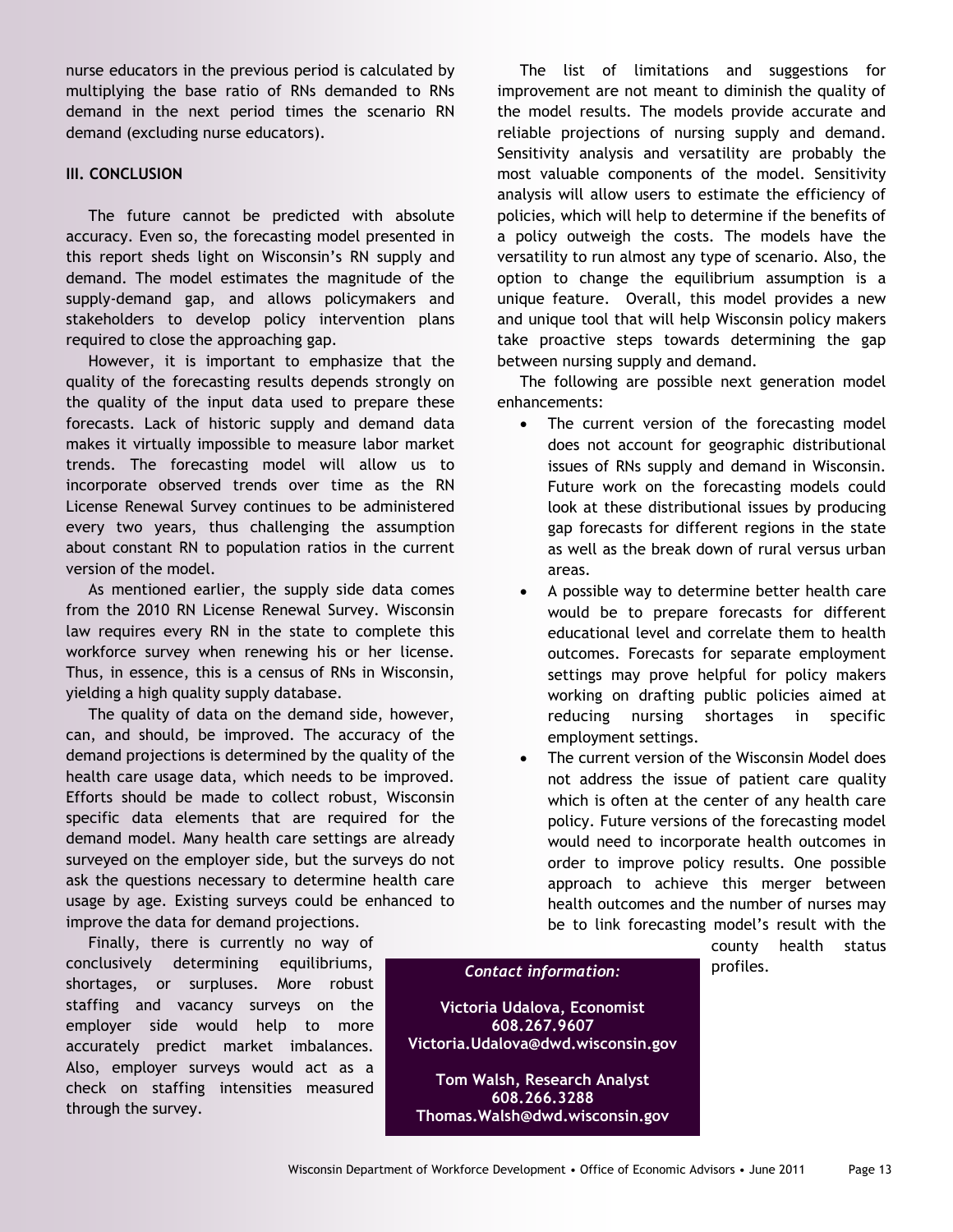#### **REFERENCES**

2008 NAMCS Public Use Data File, Center for Disease Control and Prevention, National Center for Health Statistics.

Health Care Data Report - Utilization and Charges: Hospitals and Freestanding Ambulatory Surgery Centers 2009, March 2011, WHA Information Center, LLC., http://www.whainfocenter.com/ data\_resources/2009\_hcdr.htm.

Home Health Agencies Cases Started and Cases Discharged in FY 2009, Wisconsin Department of Health Services, Division of Quality Assurance.

Hospice Facts and Statistics, National Hospice Association of America, November 2010, http:// www.nahc.org/facts/HospiceStats10.pdf.

"Nursing Education Loan Repayment Program Eligibility Requirements," U.S. Department of Health and Human Services, Health Resources and Services Administration, http://www.hrsa.gov/ loanscholarships/repayment/nursing/eligibility.html.

State and County Age-Sex Population Projections, 2000 -2035, Wisconsin Department of Administration, Demographic Services.

"What is Behind HRSA's Projected Supply, Demand, and Shortage of Registered Nurses?," 2004, Health Resources and Services Administration.

Winters, Dennis, Beverly Gehrke, Eric Grosso, and Victoria Udalova, "Impact of Population Aging on Wisconsin's Labor Force," 2009, http:// dwd.wisconsin.gov/oea/contact\_us/Dennis/ impact\_of\_aging\_population\_paper.pdf.

Wisconsin County and DHS Region Level Population Estimates, Wisconsin Department of Health Services, Office of Health Informatics, Karl Pearson.

Wisconsin Hospices and Patients, 2005 (PPH 5371-05), December 2006, Wisconsin Department of Health and Family Services, Division of Public Health, Bureau of Health Information and Policy.

Wisconsin Hospital Emergency Visit Discharge Data System, Wisconsin Department of Health Services, Division of Public Health, Richard Miller.

Wisconsin Hospital Inpatient Discharge Data System, Wisconsin Department of Health Services, Division of Public Health, Richard Miller.

Wisconsin Nursing Home Resident Census as of December 31, 2008, Wisconsin Department of Health Services, Division of Quality Assurance.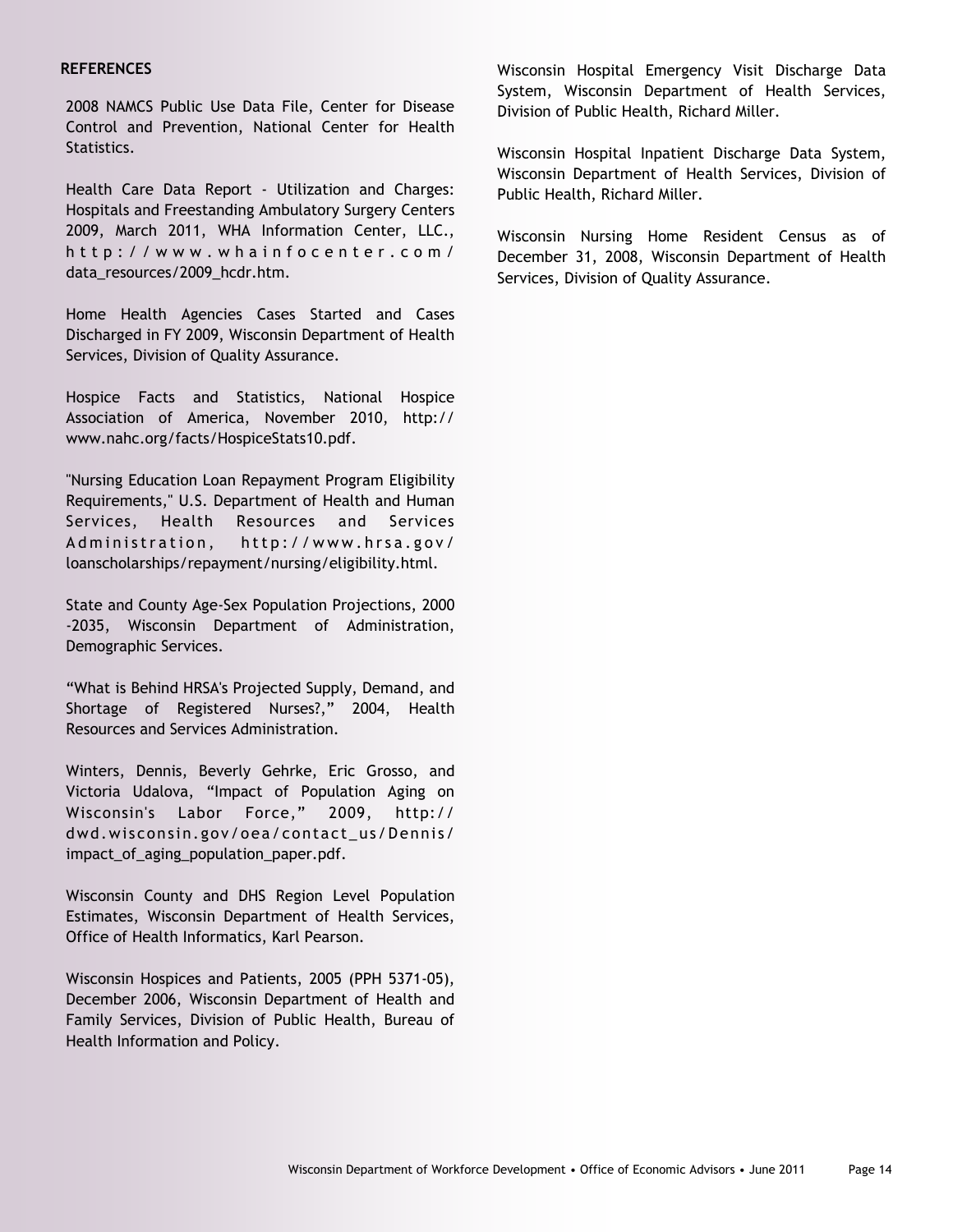### **Welcome to the 2010 RN Renewal Survey!**



The 2010 Nursing Workforce Survey is designed to produce detailed and accurate information about the current supply, demand, location, and skill level of Wisconsin's nursing workforce. Your candid responses will help support efforts to maintain the quality of the state's nursing profession and, in doing so, ensure a healthy Wisconsin.

#### Importantly, no personally identifiable information is attached to your survey responses.

The data collected is kept strictly confidential. All data results will be presented in an aggregate format so that no one individual's responses can be distinguished.

The survey should take no more than 15 minutes. In order to speed your completion of the survey, please have the following information within easy reach before you begin:

- your estimated nursing-related 2009 wage and earnings information; and,
- $\blacksquare$ your place(s) of work address(es) with county location(s) and zip codes.

Survey notes and conventions: there is a link for each page of the survey to the definitions of key terms used.

questions are sequentially numbered throughout the survey. The information you provide will determine which questions you are asked and you will not be asked every question in the survey. You may also experience a delay between questions as your answers are processed.

questions with an asterisk (\*) are required, and the survey tool will not advance unless a response is entered.

to go back to the previous screen use the Back button at the bottom of the screen, NOT the back button in your browsers. Excessive use of either back button may cause the survey to not operate properly.

the survey will time out if there is no activity for 15 minutes. If this happens, the survey information previously entered will be deleted and you will need to restart the survey process from the Reg and Licensing website

On behalf of the State of Wisconsin, thank you for your time and participation in the Nursing Workforce Survev.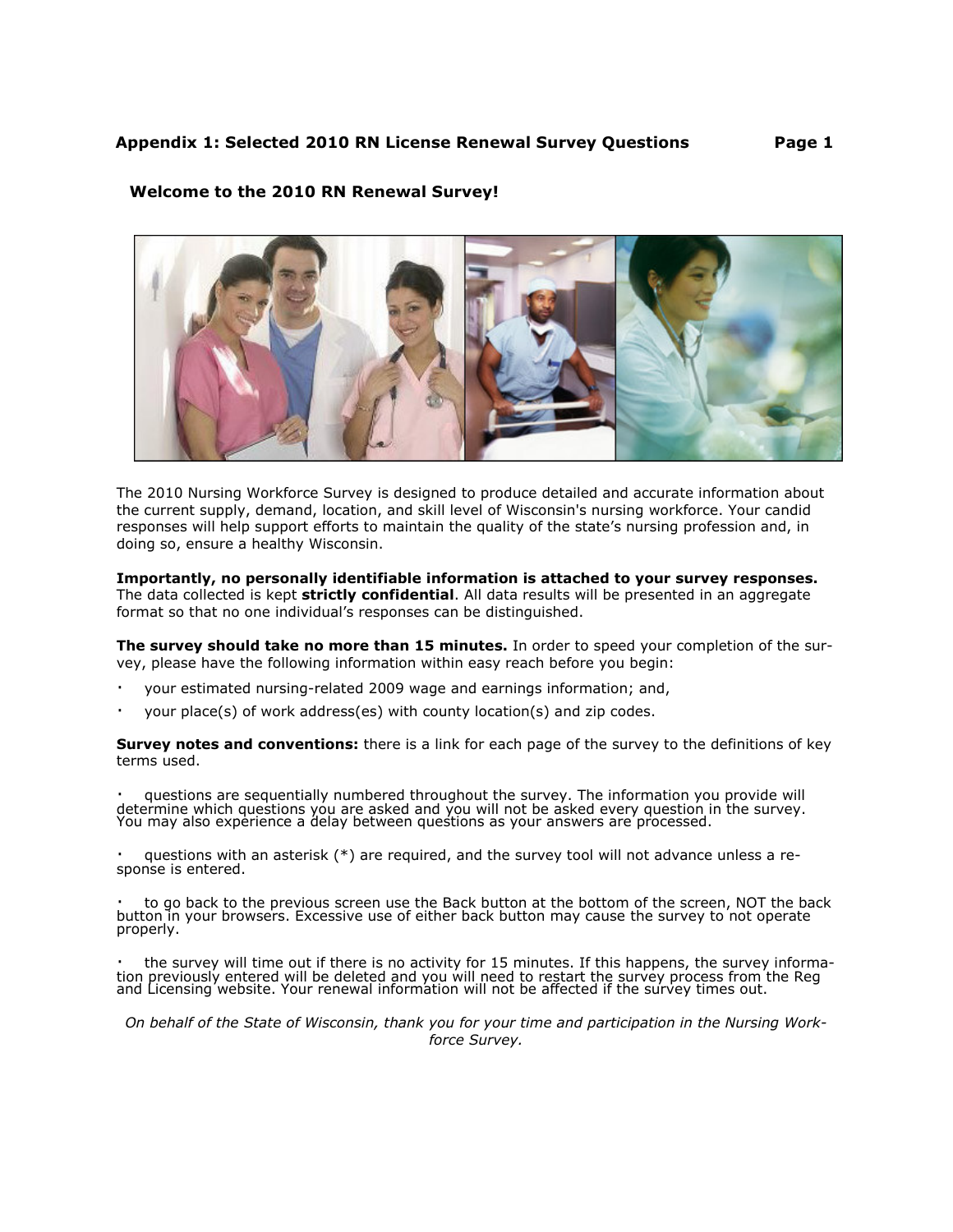### **DEMOGRAPHIC INFORMATION**

- $1.$ What is your age?\*
- What is your gender?\*  $2.$

 $\circ$  Female  $\circ$  Male

# **CURRENT PRACTICE INFORMATION**

Please take into account all your nursing jobs as well as volunteer nursing work when answering the following questions.

59. Are you currently working as a registered nurse providing direct patient care? \*

 $O_{Yes}$   $O_{NO}$ 

60. Do any of your jobs require licensure as a registered nurse? \*

 $O_{Yes}$   $O_{No}$ 

61. Please indicate your employment status:\* (Check all that apply)



Actively employed in health care, not nursing

 $\Box$  Actively employed in another field

- $\Box$  Retired
- $\Box$  Unemployed, seeking work in another field



Unemployed, seeking work in nursing

Unemployed, not seeking work

62. Please indicate the reasons why you are unemployed and not seeking work:\* (Check all that apply)



 $\Box$  Family/personal reasons

 $\square$  Disabled

 $\Box$  In school

 $\square$  Other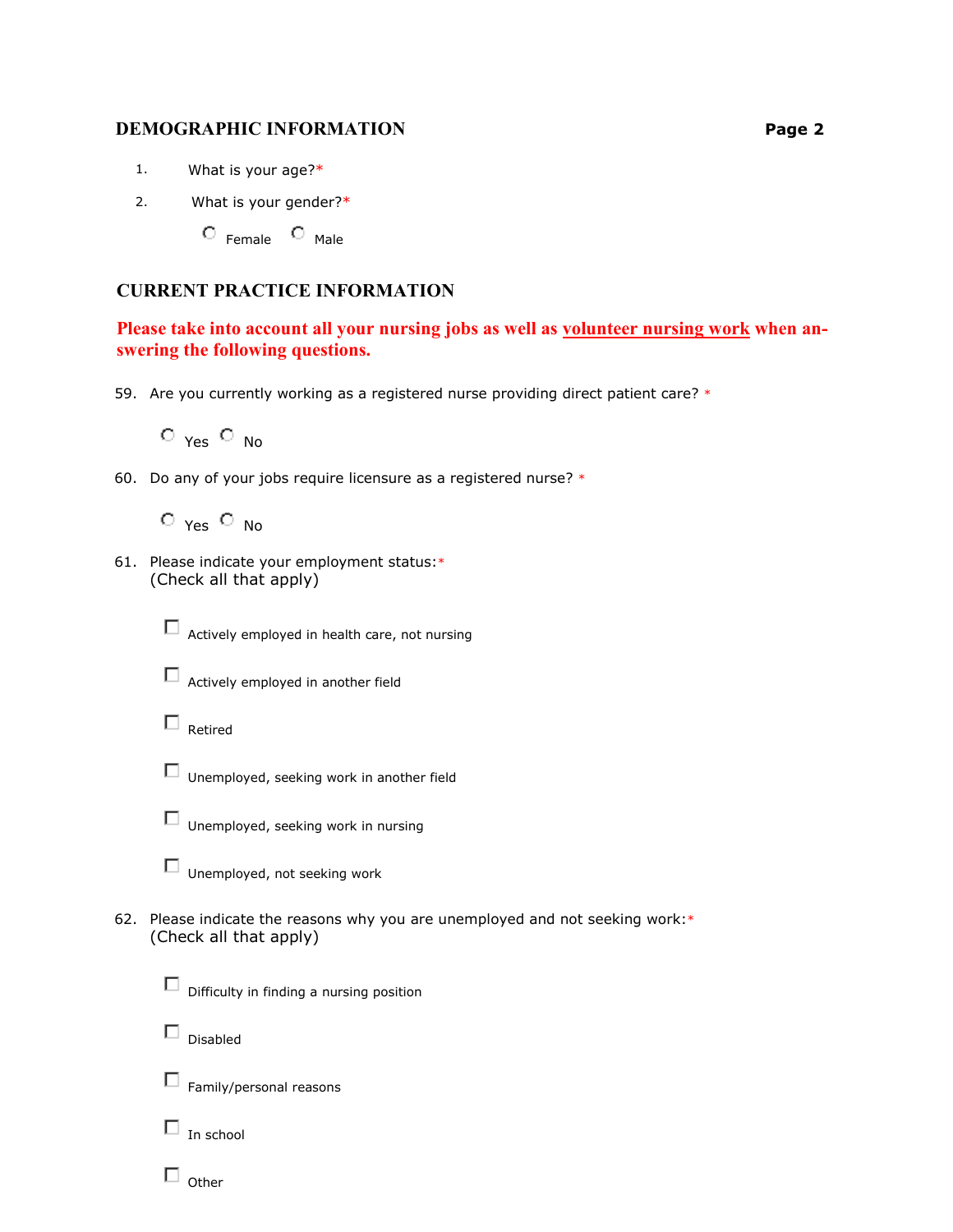# **Primary Place of Work**

Please list the following information for your primary place of work, even if this is voluntary work. Your primary place of work is where you spend the most time.

85. Check if this primary position is: \*

 $\circ$  Paid Work

C Unpaid Work (Volunteer)

86. At your primary place of work, do you provide direct patient care?\*

 $O_{Yes}$   $O_{No}$ 

87. Which of the following best describes your primary place of work?\*

-- Please Select -- $\blacktriangle$ Ambulatory Care Setting Assisted Living Facility College Health Services Community-Based Residential Facility (CBRF) Community Health Center (Federally Qualified Health Center, FQHC) Correctional Facility Education - Universities/Colleges Education - Technical Colleges Education - Elementary/Secondary School Federal Public Health Agency (e.g. CDC, HRSA). linsurance, workforce). Home Health Care Hospice Hospital - Acute Care Hospital - AODA/Psychiatric Hospital - General Medical/Surgical (GMS) Hospital - Rehabilitation Hospital - Veterans Affairs (VA) Individual Consultant/Private Practice Local Health Department Non-Governmental Public Health Agency Non-Health Care Business/Corporation Nursing Home Occupational Health Policy/Planning/Regulatory/Licensing Agency Retail Clinics State Public Health Department Tribal Health Center Misconsin State Laboratory of Hygiene Other Government Agency (e.g. Dept. of Corrections, Dept. of Health Services). Other  $\blacksquare$ 

- 88. Please specify other primary place of work:\*
- 89. Select which county (if in Wisconsin) or Out of State for your primary place of work?\*

-- Please Select --